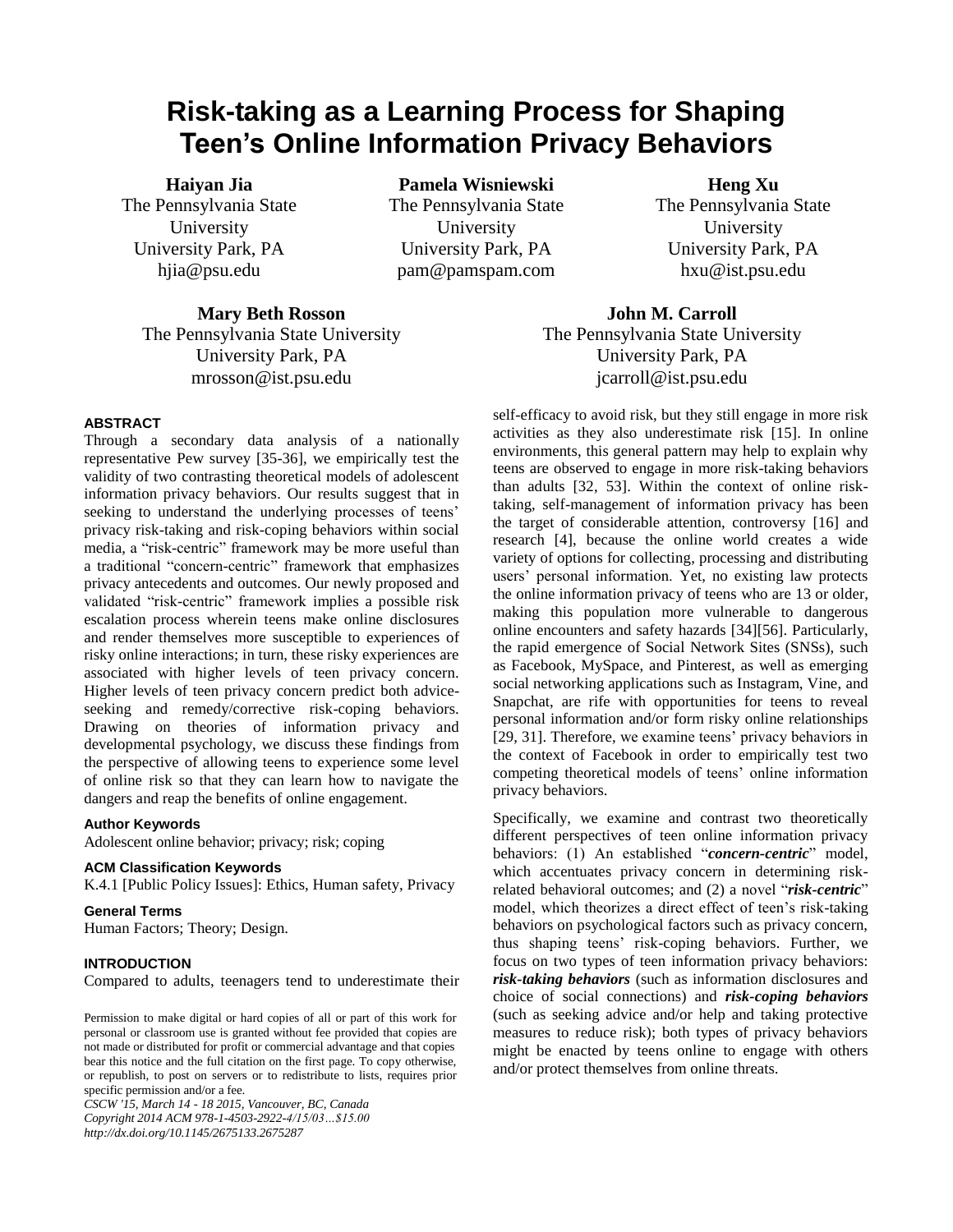From a developmental standpoint, teens and adults are clearly in different cognitive stages, so the concern-centric model of information privacy antecedents and outcomes created and validated for adults [51] may not be adequate to explain teens' online privacy management. Our newly proposed risk-centric model, in contrast, embodies an experiential learning process, highlighting the role that teens' own risk-taking behaviors may take in developing their risk-coping mechanisms. Specifically, we propose that teens' online privacy risk-taking behaviors serve as learning opportunities, through which teens practice and develop risk-coping strategies to manage distinctive types of privacy risks. We focus specifically on teens' privacy risks in the context of SNSs, as privacy threats to this age group and in this context are especially abundant, and may quickly become complicated due to highly interactional situations [24, 29]. Teens' SNS privacy risks appear not only inherent to the social nature of online social networks, which motivates teenage users to maintain relationships with different levels of intimacy [45], but also multidimensional in terms of their nature and severity, with some aspects or dimensions of privacy risks being particularly unique and relevant to teens [41].

This paper reports the empirical results of testing the "concern-centric" versus the "risk-centric" theoretical models using a nationally representative dataset provided by Pew Research Center's *2012 Teens and Privacy Management Survey.* In the course of our model building and evaluation activities, we examine teens' online privacy behaviors and identified three unique dimensions of risktaking behaviors, which vary based on increasing levels of privacy risk: 1) *Basic Information Disclosures*; 2) *Sensitive Information Disclosure;* and 3) *Risky Interactions*. We also identified two distinct dimensions of risk-coping behaviors, which include: 1) *Advice Seeking* and 2) *Remedy/Corrective Behaviors*. We use these empirically constructed components of teens' online privacy risk-taking and risk-coping behaviors to explore the relationships between various demographic, individualdifference and psychological factors and these two behavioral variables. In doing so, we provide confirmatory evidence that our "risk-centric" framework of teens' online information privacy behaviors represents a better fit to the data than the previously established "concern-centric" model. Our results suggest that teens have uniquely different cognitive processes than adults that drive their information privacy decisions online.

We present our research using the following structure: First, we establish our research motivation and articulate how our work contributes to the extant literature on teens' online information privacy behaviors. Second, we present two competing theoretical models for understanding teens' online information privacy behaviors. Third, we describe our methodology for empirically testing these competing models and present our results. Finally, we discuss the theoretical and practical implications of our findings and

suggest design opportunities for promoting adolescent online safety through leveraging risk-taking as a learning process that can help teens' make more prudent information privacy decisions online.

## **RESEARCH MOTIVATION AND CONTRIBUTIONS**

Social scientists have argued that teens are still developing self-regulatory competence; their risk perceptions and risk appraisals may not yet be effective at guiding their online privacy behaviors [52]. Working from these assumptions, previous studies have focused primarily on intervention strategies that prevent teens from online risk exposure or that mitigate potential harm. For example, researchers have identified external factors that might protect teens online, such as governmental legislation, industry self-regulation, website warnings, and parental mediation strategies [60, 62- 63]. However, fewer studies have focused on the internal belief structures and decision strategies of teens themselves in order to understand the processes through which teens are exposed to, and cope with, online privacy risks.

Furthermore, scholars who have investigated teen-related factors have largely focused on perceptual variables, such as privacy risk perceptions [63], information privacy selfefficacy [11], and social and self-expressive needs [31]; these factors influence teens' online privacy disclosures and management. However, underlying these perceptual variables is a view of privacy risk as a cognitive and psychological *state*, rather than as *behaviors* that teens actually engage in and experience. The cognitive approach aids in identifying psychological mechanisms but limits our understanding of the role that privacy behaviors may play in psychological processes. Our research attempts to fill the gaps in the current research by understanding the underlying cognitive mechanisms that drive teens' online information privacy behaviors. Specifically, our unique research contributions include:

- Establishing and contrasting two theoretical frameworks (i.e. "concern-centric" vs. "risk-centric") of teens' online information privacy behaviors
- Identifying multi-dimensional aspects of teens' information privacy risk-taking and risk-coping behaviors
- Empirically testing the theoretical models to conclude that the "risk-centric" framework may be a more appropriate framework for understanding the underlying psychological mechanism through which teens process, evaluate and respond to risks
- Providing theoretical and practical implications for improving teens' online safety through an autonomypromoting and developmental framework of online information privacy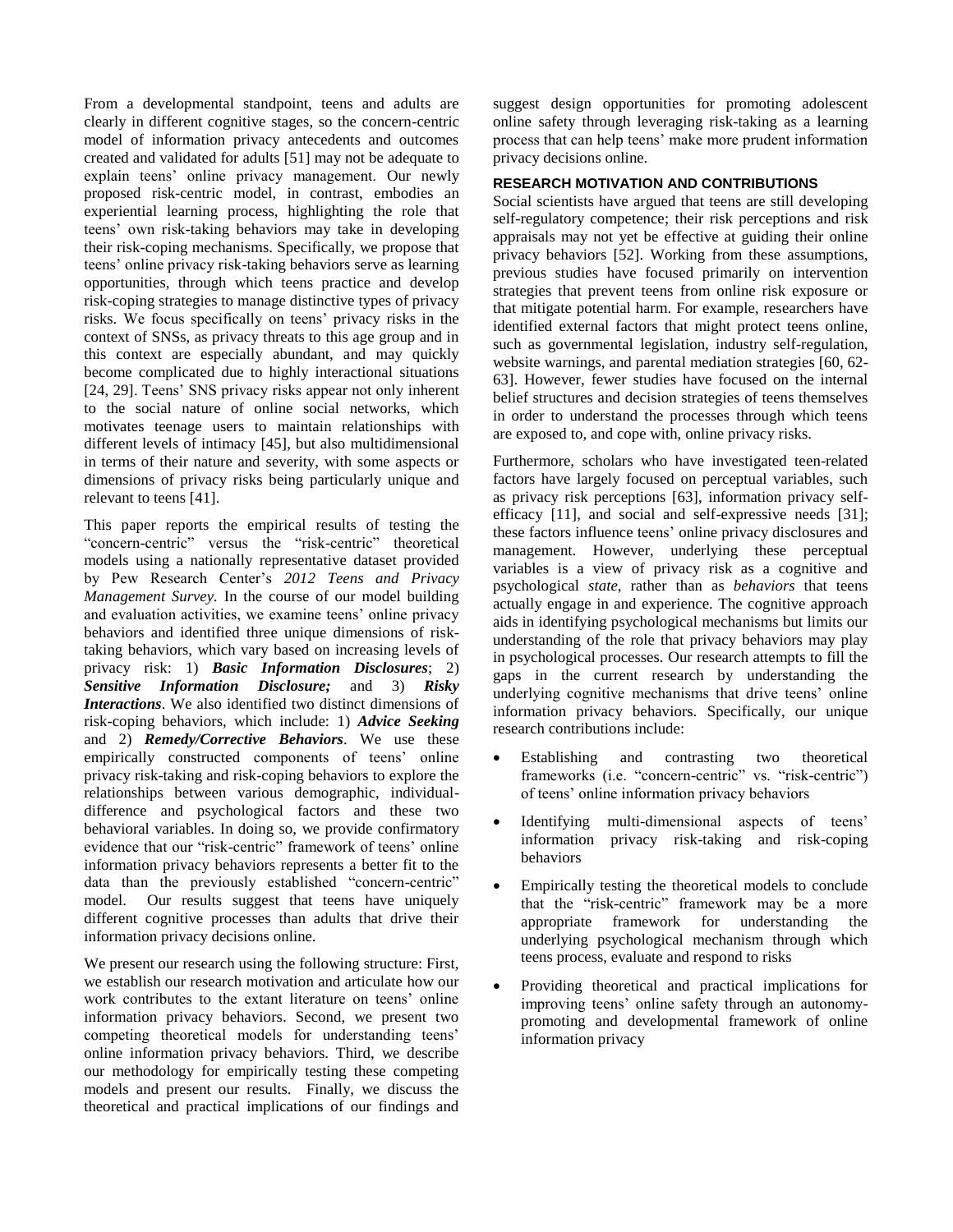#### **THEORETICAL FRAMEWORKS**

#### **APCO Macro Model**

A cohesive model of privacy-related factors is essential for building an understanding of the social and psychological mechanisms of privacy and for predicting cognitive, affective, and especially behavioral responses. Scholars have approached information privacy from many angles, with theories and frameworks proposed from a range of backgrounds, as discussed in more detail below. However, due to the relative lack of such efforts in the privacy literature dealing with adolescents, we began with a general, empirically validated framework that provides a comprehensive view of predictors, processes, and outcomes of information privacy. This interdisciplinary, overarching model of information privacy is called the "Antecedents > Privacy Concerns > Outcome" or "APCO" Macro Model [51]. While this theoretical model was built based on a meta-review of 320 privacy articles and 128 books across multiple disciplines, we believe that we are the first to apply it to the unique context of teens' privacy behaviors for online information privacy management.

The APCO model [51] shows versatility as it includes information privacy-related factors ranging in different levels from individual and group to organizational and societal. More importantly, it incorporates numerous empirical privacy studies and identifies commonly studied relationships among these factors. At the center of the APCO model, *privacy concern* functions as a "proxy" for information privacy, representing the beliefs, attitudes, and perceptions of privacy at the individual level of analysis. APCO then abstracts various antecedents and outcomes of privacy concern across various disciplines of literature. *Antecedents* of privacy concern have included negative privacy experiences, privacy awareness, personal differences, demographic differences, and culture/climate [51]. *Outcomes* that have been characterized as resulting from privacy concern include behavioral reactions, such as willingness or intent to disclose personal information at the individual level, or regulatory actions that occur at a group or societal level [51]. **[Figure 1](#page-2-0)** provides a high-level, simplified overview of the APCO Macro Model.



<span id="page-2-0"></span>**Figure 1: High-Level Overview of APCO Macro Model**

The generalizability of the APCO framework provides ample flexibility for us to test relevant factors that are specific and unique to teens' online privacy risk management. Following the APCO framework, and based on an extensive literature review of other relevant privacy theories and studies, this paper will discuss the theoretical

relationships between several key factors related to teen online privacy, in particular, their risk-taking versus riskcoping behaviors, privacy concern, and demographic and contextual factors, such as gender and SNS frequency, to propose a modified model of online information privacy for teens. Further, the proposed model is tested with empirical data to verify its validity and predictive power, and contrasted with an alternative model that is discussed below.

## **"Concern-Centric" versus "Risk-Centric" Frameworks**

Two contrasting theoretical models of teens' online information privacy are proposed to theorize relationships between predictors such as demographics, other contextually relevant factors, privacy concern, teen risktaking and risk-coping behaviors (see **Figures 2 & 3**). First, we examine the hypothesized relationships from the original APCO framework as mapped to our teen factors above; we call this baseline model our *concern-centric* approach to teen online privacy management (**[Figure 2\)](#page-2-1)**.



**Figure 2: Concern-Centric APCO Framework** 

<span id="page-2-1"></span>This concern-centric model hypothesizes that teens make rational privacy choices based on their concern for information privacy. Therefore, higher levels of concern would translate into more risk-adverse privacy strategies, resulting in lower levels of risk-taking and higher frequency of risk-coping behaviors. However, acknowledging that teens may operate under bounded rationality and have a limited capacity to properly assess risk, we also propose an exploratory *risk-centric* model (**[Figure 3](#page-2-2)**) where teens' higher propensity to take risks contributes to new risk experiences, influencing privacy concern, and triggering risk-coping behaviors.



<span id="page-2-2"></span>**Figure 3: Risk-Centric Risk-Coping Framework**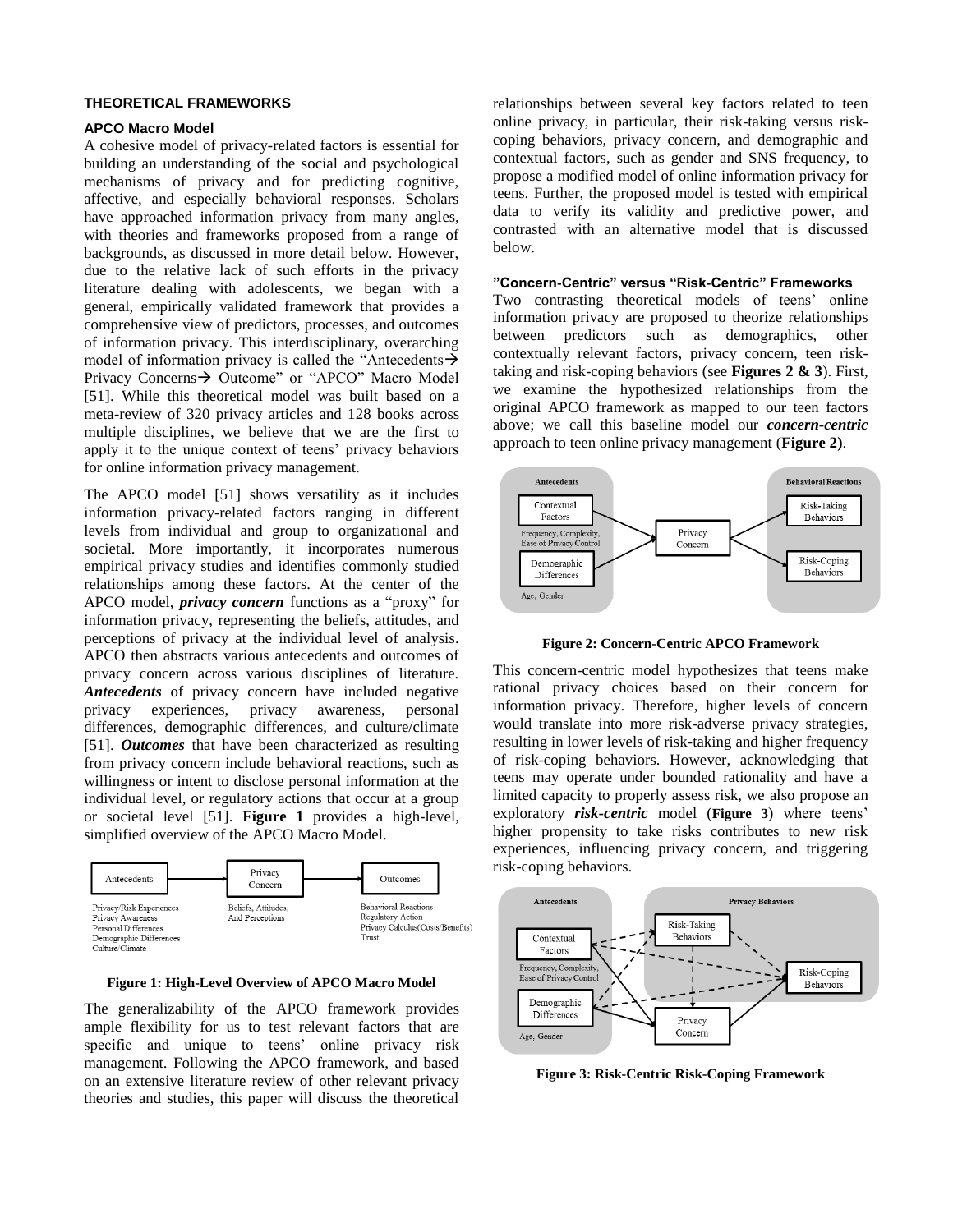**[Figure 3](#page-2-2)** illustrates the new, exploratory hypotheses using dashed lines, while the original APCO hypotheses are shown with solid lines. We empirically test the concerncentric vs. risk-centric theoretical frameworks using the Pew dataset. Toward this end, we first conduct categorical principal component analyses to identify three different types of risk-taking behaviors (basic information disclosures, sensitive information disclosures, and risky interactions) and two risk-coping behaviors (advice-seeking and remedy/corrective behaviors), followed by examining their respective interrelationships between the various behaviors and other factors in our model to identify how the multidimensionality of the various behaviors uniquely effect the teen factors in our models. We further discuss the teen specific factors in the sections below.

## *Teen Privacy Behaviors*

We specifically focus our research outcomes on teens' privacy behaviors in the context of online privacy management, not on external interventions imposed on teens by parents or regulators. Therefore, we focus on teens' risk-taking and risk-coping behaviors in the two theoretical models. From an experiential learning perspective, individuals' conception of privacy varies with life experiences [28] and is an ongoing negotiation of boundaries of disclosure, where an individual must balance the trade-offs between sharing and withholding information in a way that meets one's privacy needs [2, 44]. The decision-making process of privacy management is not fixed but often reactive to social and situational factors. This may be especially true for teens, as they may lack an effective model of self-regulation, especially when exposed to novel risk situations. Teens' experiences and negotiations through various levels of privacy threats and invasions may directly trigger their risk-coping behaviors; or it may indirectly guide the development of risk-coping strategies through increased concern. Therefore, we characterize teen privacy behaviors as an integral part of this negotiation and experiential learning process by representing teens' online privacy management behaviors as both *risk-taking* and *risk-coping* behaviors.

*Risk-Taking Behaviors:* A range of privacy risks have been identified with regard to teens' SNS use, such as inability to control information access, distribution, collection, or misuse by other users (social threats) or organizations (organizational threats), inability to maintain anonymity, and identity theft [26, 50]. However, the definition of privacy risk-taking behaviors varies greatly based on communicative or social norms: the social affordances of communication technologies have "forced" teens to alter conceptions of privacy [37]; as a result, contact and conduct viewed risky for an adult may serve as a self-representative or self-expressive opportunity that a teen seeks [32]. Also, relatively safe online information privacy behaviors (e.g., disclosure of age, gender and relationship status) are correlated with riskier behaviors

(e.g., disclosure of personal identity information, sensitive personal information, and stigmatizing information) [40], further blurring the line between the two. In recognition of such adult-teen discrepancy in defining risk and risk escalation pattern, we define information privacy risktaking behaviors as a spectrum of behaviors related to information disclosure and social interactions, varying from sharing basic personal information (e.g., gender and age) to disclosing highly sensitive and personal information, and further to engaging in risky social interactions.

Previous studies of teenage Facebook users have shown that basic information disclosure is positively related with disclosure of sensitive information, which in turn links with risky interactions with unknown others [43]. The social motivation for information sharing makes information privacy "intricately" related to interactional privacy—the type of privacy that relates to the control and management of social encounters and relationships [10]—especially in intimate and connected settings [13]. Further, different aspects and dimensions of a teens' risk-taking behavior may demonstrate different effects as well. For instance, a recent empirical study [26] showed that only social risk experiences (e.g., uncontrollable actions, bullying, stalking, etc.) is an influential predictor of users' intentional riskcoping; other privacy risk experiences, such as accessibility, organizational threats, and identity theft showed little to no effect. In our empirical models, we differentiate among three distinct types of risk-taking behaviors that emerged from the survey data: basic information disclosures, sensitive information disclosures, and risky interactions.

*Risk-Coping Behaviors:* Risk-coping behaviors refer to users' self-defensive measures to protect privacy rights as a response to their perceptions of privacy risks [48]. Teens do engage in risk-coping behaviors online, which help shield them from information privacy breaches, but very little attention has been focused on these more positive, yet often more reactive behaviors. Research in adolescents' riskcoping strategies [18, 48] suggests two main coping dimensions: approach and avoidance/withdrawal. For teens, the approach dimension refers to functional strategies such as problem-solving, information- or advice-seeking, and accepting social support, whereas the avoidance dimension includes dysfunctional strategies to withdraw from the situation without trying to change or improve it. Following this categorization, Youn [63] suggested two coping styles for dealing with privacy risks, one being approach strategies such as providing false or incomplete personal information, seeking alternative services that do not ask for personal information [63], and seeking help, information or social support; the other style includes avoidance strategies such as refusal to use the websites or services.

Help or information seeking as a risk-coping strategy is of great importance because it implies external influence such as parental guidance. Importantly however, proactive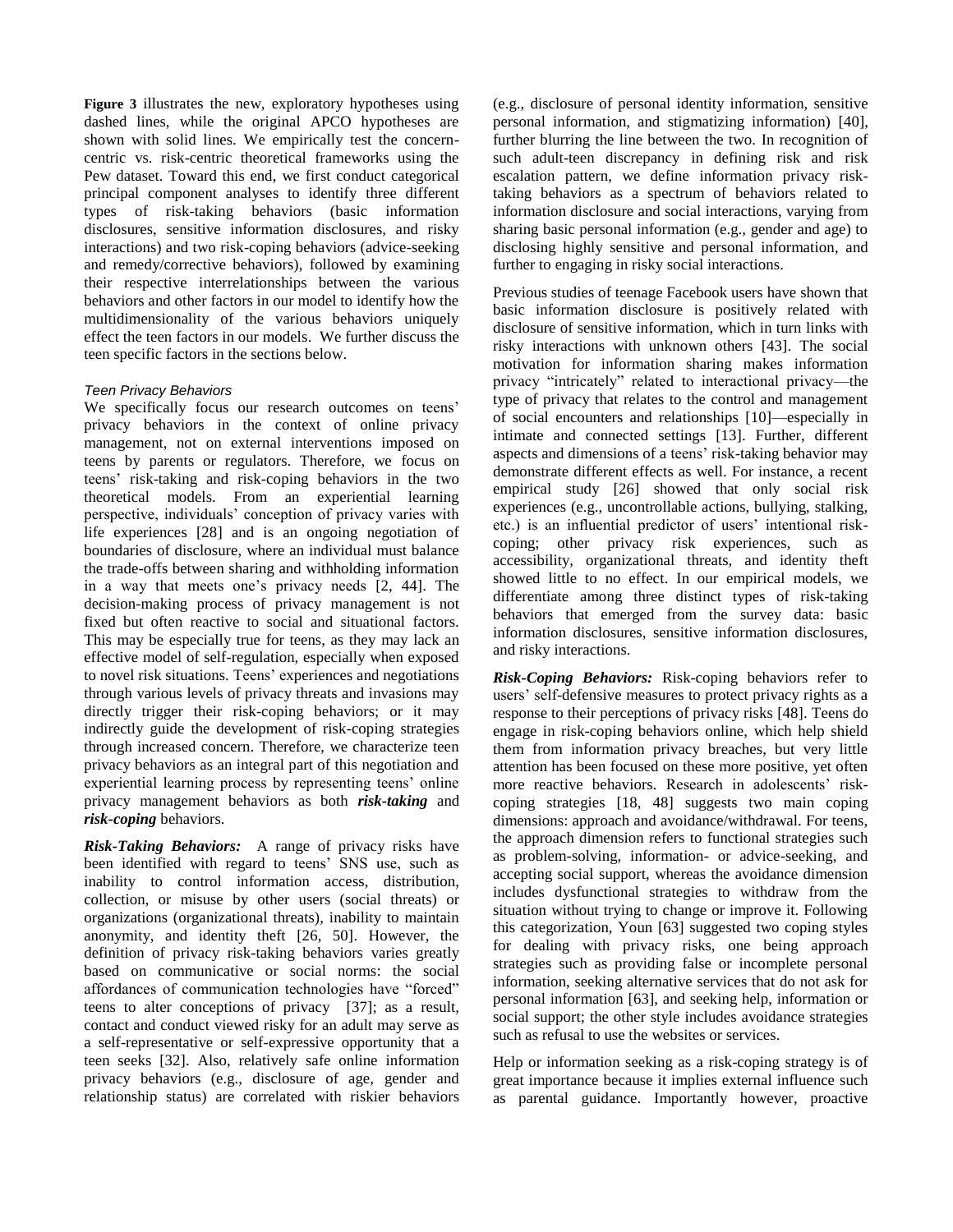seeking of advice functions very differently for adolescent development compared to imposed intervention. In Baumrind's [6] developmental framework of adolescents' risk-taking, the importance of respecting adolescents' growing need for autonomy and self-regulation, while maintaining a certain level of parental authority and control, is paramount. Pathological observations showed that lack of authoritative parenting tended to result in lower self-esteem, rebellious activities and psychological issues. In an attempt to understand why and how teens seek for help, Boldero and Fallon [7] found that help-seeking behaviors were predicted in part by gender and problem type (social problems as a significant predictor). Alternative helpseeking resources, such as the Internet, were found to be under-used by teens in a 2002 survey study [22]. Among the online help-seeking teens, only 14% found the Internet helpful, and the majority used it as a supplemental, rather than substituting, source for help.

## *Privacy Concern*

In APCO, privacy concern has been accentuated as an important mediating factor between information privacy antecedents and outcomes, such as behavioral reactions, trust, and regulatory actions [51]. It is as a determinant of information disclosure behavior [3], protective behaviors [39], and online activity, or rather, the avoidance of it [40]. Although scholars have proposed positive consequences of privacy concern (e.g., motivating risk-coping behaviors) among adolescents [38][60], the moderating effect of privacy concern on online privacy behaviors is quite limited, especially among adolescents who lack the digital skills (e.g., [33]). SNS use, in particular, is found to weaken teens' online privacy concern [20], with only a weak impact on subsequent behaviors such as Facebook profile visibility and information disclosure [1, 55]. Many studies have reported that privacy concern has a limited to null effect, especially for information disclosure behaviors (e.g., [14]); this phenomenon is described by Barnes [5] as a "privacy paradox." What is paradoxical is that, on one hand, Internet users complain about their privacy being violated, while on the other hand, it appears that users provide personal information freely [42]. For example, information disclosure was not significantly related to online privacy concern in a survey of college students [56]. Instead, students preferred to manage their concerns by adjusting profile visibility or using fake names, not by restricting information. Deliberate restriction of personal information revelation was only influenced by direct social threats [26].

Theories of privacy, bounded rationality and trust have been used to explain the paradox of privacy concerns and behavior. For example, a factor like trust in social ties, a variable that is particularly salient within SNSs, may undermine the effects of concern [61]. Following Altman's [2] conceptualization of privacy as an optimization between disclosure and withdrawal, scholars (i.e., [8, 57, 59]) have pointed to a possible role for self-disclosure dynamics including impression management/self-presentation [21], identity expression [46], and social connections [19]. APCO suggests that measuring behavioral intent as a proxy for actual behavior may also be a contributing factor to this apparent paradox [51].

## *Demographic and Contextual Antecedents*

Previous studies of online information privacy of teens and young adults have identified demographic differences and contextual factors seem to be antecdents of privacy-related factors. For instance, age is negatively associated with teen self-disclosure on Facebook [43]. An analysis of college students' Facebook privacy settings showed that restricting accessibility of personal profile as a risk-coping strategy was positively associated with a higher level of online activity (e.g., higher frequencies of log-ins, profile updates, browses of other profiles, etc.); presumably more active users have "more to hide" [30]. Other determinants of riskcoping strategies include frequency of Internet use, parenting, and observed peers' risk experiences [41]. In our empirical model, we examine age and gender as key demographic differences, and use SNS usage frequency, complexity, and ease of privacy control as contextual SNS factors that may influence teens' privacy concern, risktaking, and risk-coping behaviors on Facebook.

## **"Concern-Centric" vs. "Risk-Centric" Perspectives**

Given the contradictory and confounding relationships present in past literature, we decided to compare two contrasting models of how teens might regulate their online privacy through risk-taking and risk-coping behaviors. We argue that the concern-centric model may not be predictive of teens' privacy behaviors given that teens are not fully capable of privacy appraisals due to the difference between their cognitive developmental stage and that of an adult. Instead, a risk-centric model may better describe the privacy risk management strategies of the high risk-taking, high risk-coping teens. The bounded rationality hypothesis is especially critical for understanding teens' online privacy risk-coping behaviors, as their informational and cognitive limitations might render their abstract concern that they have in mind ineffective in fully determining their behavioral reactions. Rather, teens' risk-taking behaviors and subsequent experiences may inform privacy concern, and the two may function dynamically on forming riskcoping behaviors. Yet, researchers (e.g., [41]) tend to examine the relationship between antecedents and privacy concern, and that between privacy concern and outcomes, respectively, without attempts to examine the direct effect of risk-taking behaviors on risk-coping behaviors. Meanwhile, the mediating effect of privacy concern is unclear for younger generations according to the existing literature.

Privacy literature has found that privacy concern does not directly affect the amount of information disclosure; instead users tend to engage in remedy or corrective behaviors such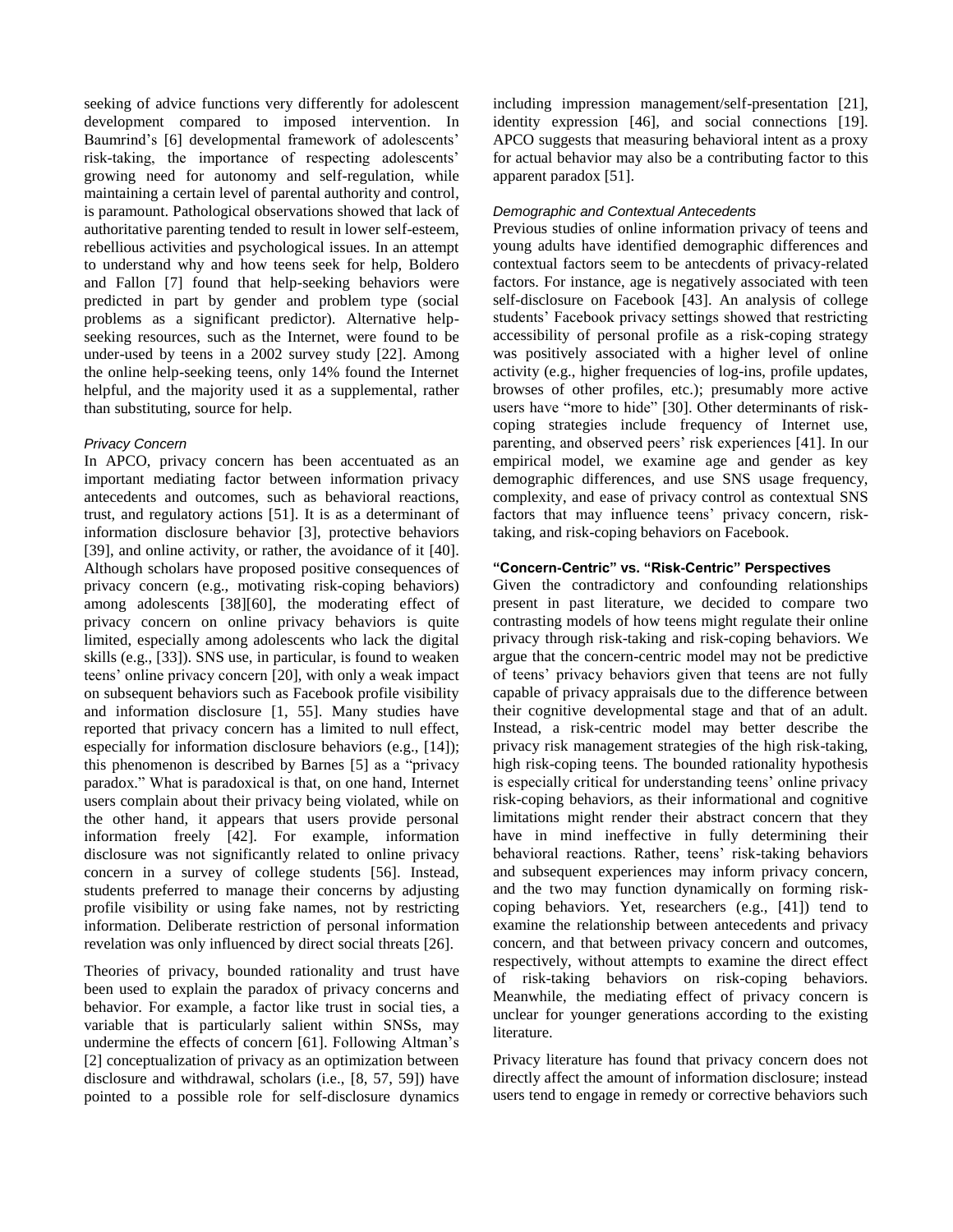as restricting information visibility to chosen groups or providing unidentifiable information [21]. For example, one survey study [49] revealed that young adults are pragmatic, rather than highly concerned, about their online privacy. The researchers argued that the pragmatic users assumed a "contextual approach toward privacy" by constantly learning and forming behavioral strategies to deal with privacy concerns as they faced new situations to assess and respond accordingly. This supports what we have offered as the "risk-as-a-learning-process" paradigm, which may explain why younger generations may take a more riskcentric approach to online privacy than a concern-centric approach.

Furthermore, recent research has shown that exposure to a certain level of risk may be more effective in shaping privacy attitudes and behavior than general awareness. For instance, Debatin et al. [17] found through an online survey that users' personal experiences of privacy invasion, rather than claims of understanding privacy issues, are likely to lead to risk-coping behaviors (e.g., changing privacy settings). Similarly, a study of young adults' privacy beliefs and behaviors [23] showed that female users who were more likely to be exposed to negative online experiences were more concerned and more likely to engage in proactive privacy protection behaviors (regularly review privacy settings, monitoring profiles, careful about pictures posted onto profiles, un-tag pictures, careful about who to friend, set viewing access to friends only, set Facebook activities not to show on newsfeed).

Theoretical frameworks from developmental psychology that are specific to adolescent population also emphasize the importance of teens' risk experiences. Baumrind argues that restricting teens' experiences and limiting their overall ability to take any risks may actually be detrimental to their developmental growth [6]. According to Stevenson & Zimmerman's [54] challenge and inoculation models of adolescent resilience, exposing teens to low levels of risk may be beneficial as they provide the teens with "a chance to practice skills or employ resources." From a developmental view, repetition of such mild challenges will demonstrate an inoculation effect and prepare teens to overcome more severe risks in the future. Such a risk-as-alearning-process approach provides a framework that examines teens' internal management of online privacy risks out of the traditional frameworks with a significant emphasis and reliance on external factors such as parental mediation or school intervention.

These prior works have encouraged us to build an understanding of the dimensions of privacy risks centered on the teens' own conceptions, and serves as a rationale for modeling the direct and indirect effects of risk experiences on teens' concern for privacy and risk-coping strategies. With the "risk-as-a-learning-process" paradigm, our new "risk-centric" model proposes alternative and more dynamic relationships than proposed in APCO to include

this new experiential learning hypothesis. Specifically, theoretical emphasis is put on teens' risk-taking behaviors as an influential factor with direct effects on both privacy concern and risk-coping strategies. Meanwhile, privacy risk-taking behaviors, as well as risk-coping strategies, are hypothesized as potentially having direct associations with the various antecedents, not mediated by privacy concern.

## **METHODOLOGY**

We tested the concern-centric and risk-centric theoretical frameworks of teens' risk-taking and risk-coping behaviors for online privacy management using a nationally representative sample of teens provided by Pew Research. In the paragraphs below, we describe how the Pew data set was collected, followed by explaining how our measures were operationalized and our method of analysis for testing our two competing models.

## **Pew Data Set**

We analyzed a data set from the *2012 Teens and Privacy Management Survey*, conducted from July 26 to September 30, 2012 as a telephone survey using random digit dial (RDD) to gather a nationally representative sample of 802 teens aged 12 to 17 years living in the United States. The survey was conducted by Princeton Survey Research Associates International for the Pew Research Center's Internet and American Life Project [35-36]. Many of the questions were specific to teens' use of social networking sites such as Facebook, and a vast majority (94%) of respondents reported having an active Facebook account. Given the high prevalence of teen respondents who reported having active Facebook accounts, those who did not have a Facebook account were excluded from our analysis.

The final dataset consisted of 588 valid responses. 49.7% of the responses were from males  $(N = 292)$ ; a majority (77.6%) were Caucasian with 15.3% being African-American; and the average age was 15 years old. Almost all respondents had access to the Internet; 80.4% reported access with mobile devices. Facebook is the most frequently used social networking site; 68.4% use this SNS at least daily. 67.9% were connected with their parent(s) through Facebook and 32.3% were connected with their teachers or coaches. 32.8% reported said that on Facebook they were connected to people they had never met. 89.2% considered it not too difficult or not difficult at all, to manage privacy controls on Facebook. Only 7% and 34.5% reported as very concerned and somewhat concerned about their online privacy, respectively.

## **Operationalization of Measures**

The Pew telephone interviews asked teens about their general trust, device ownership, Internet use, mobile use, social media use (Facebook and Twitter in particular), privacy concern, perceived ease to manage online privacy, information disclosure behaviors, privacy management behaviors, and demographic items. Prior to our analysis, the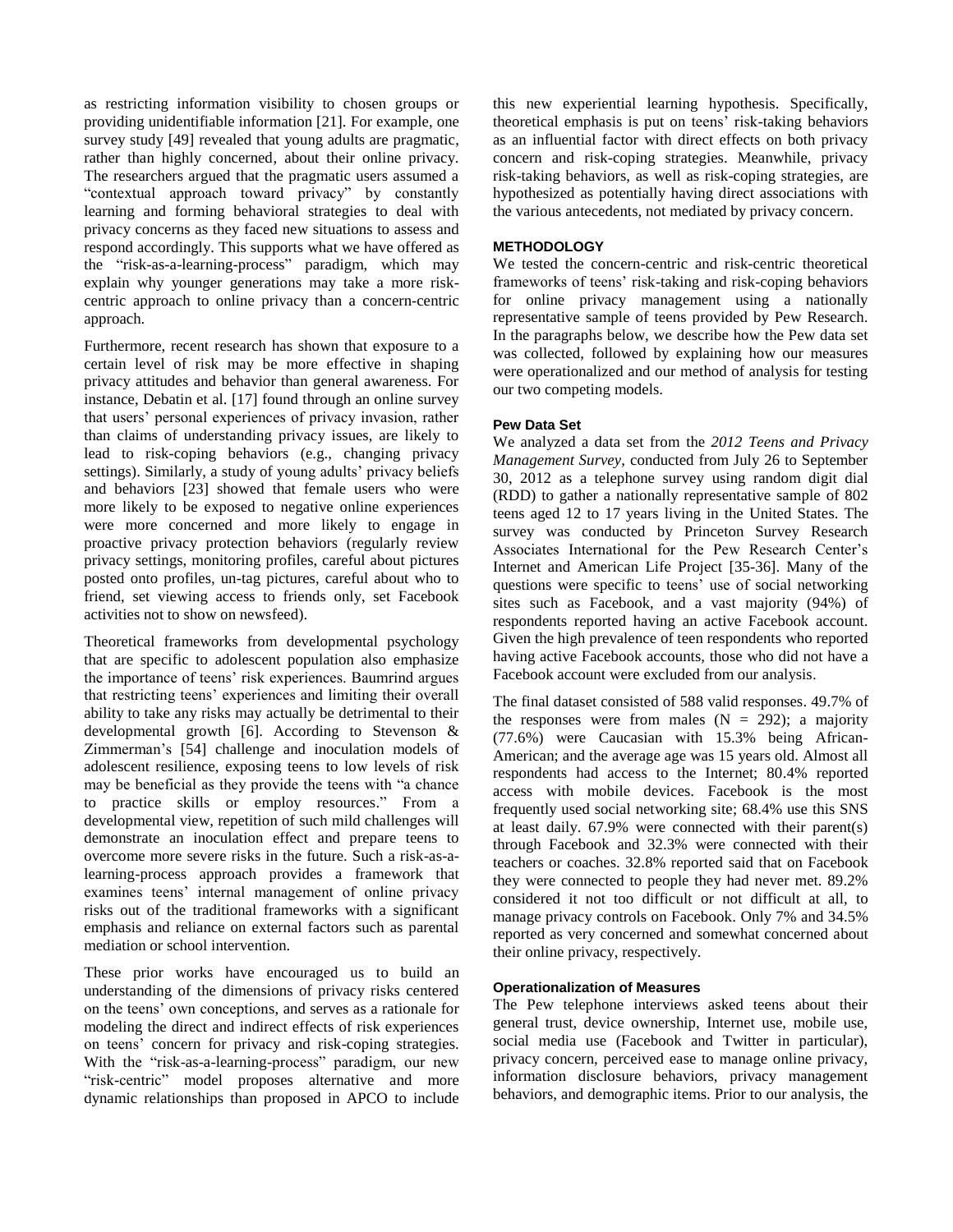Pew survey items had no theoretical groupings except by these various topics of interest. Thus to process the dataset, we first identified theoretically robust constructs that exhibited both face and construct validity based on the individual survey items. We then manually reviewed the survey items and responses for items that could be meaningfully mapped to the APCO theoretical framework. Working from past literature, we identified age and gender as two important demographic differences, and grouped SNS frequency, SNS complexity, and ease of SNS privacy control as salient contextual factors. We also identified items that measured teen privacy concern, risk-taking, and risk-coping behaviors. Other demographic, contextual, and privacy-related factors were identified and analyzed but dropped from the final models because of either insufficient factor loadings or insignificant influence in our models. **Appendix A** and **B** summarize all items that remained in our final models and their psychometric properties.

## **Data Analysis Approach**

We first used categorical principal components analyses (CATPCA) [38] to construct various dimensions of teens' privacy risk-taking and risk-coping behaviors using the 21 items identified as risk-taking behaviors and the 13 items identified as risk-coping behaviors. As in the classic PCA, CATPCA produces eigenvalues associated to each of the dimensions. Each eigenvalue is a measure of the importance of the corresponding dimension in capturing the variability of the observed variable. In this study, we follow the Kaiser criterion [25] to retain dimensions with eigenvalues higher than 1. We did this to both understand the multi-dimensionality of different risk-taking and riskcoping behaviors as well as to ensure construct validity. In this survey, the original behavior items were measured as dichotomous, categorical values (e.g. "Yes" or "No"). Thus, once we identified found items loaded on a given factor, we converted each set of dichotomous data into continuous variables by creating additive indices. Using these additive indices as our risk-taking and risk-coping constructs, we then used path analyses to assess the validity of the concern-centric and risk-centric models.

#### **RESULTS**

#### **Principal Components Analyses**

#### *Teen Risk-Taking Behaviors*

The CATPCA analysis produced three constructs related to teen risk-taking: *Basic Information Disclosures* (items such as posting name, birthday, school, relationship status, etc., on personal profile); *Sensitive Information Disclosures* (items such as posting email address, cell phone number, sensitive information that he or she later regret, etc., online); and *Risky Interactions* (items such as receiving unwanted communication, being contacted by or connecting with strangers, automatically sharing geolocations, etc.). After standardization, all constructs ranged from 0 to 1, with skewness statistics between  $-1/+1$ . Specifically, for basic information disclosure, *Mean* = 0.68, *SD* = 0.22; for sensitive information disclosure, *Mean* = .25,  $SD = 0.23$ ; and for risky interaction, *Mean* = .32,  $SD = 0.17$ .

#### *Teen Risk-Coping Behaviors*

Two constructs of risk-coping behaviors were revealed in the analysis. We labeled these as *Remedy/Correction* (consisting of items such as deleting comments, a post, a friend or an account, untagging from a photo, falsifying personal information, etc.) and *Advice Seeking* (consisting of items such as seeking advice of online privacy management from a friend, a parent, a sibling, a teacher, or a website). After standardization, the constructs ranged from 0 to 1, with skewness statistics between  $-1/+1$ . Specifically, remedy/correction has a *Mean* = 0.46, with *SD*  $= 0.22$ ; and advice-seeking with *Mean*  $= .28$ , *SD*  $= 0.24$ .

#### **Concern-Centric (APCO) Structural Model Results**

**[Figure 4](#page-6-0)** summarizes the path analysis results from our test of the baseline "concern-centric" (APCO) model (Model 1). It suggests that the risk-adverse, teen privacy management perspective may not be the best fit given our data. The path analysis results (see **Table 1** and **Appendix C**) indicated poor model fit (Schermelleh-Engel et al.'s goodness-of-fit criteria were adopted, including a non-significant  $\chi^2$  value or the *p*-value associated with the  $\chi^2$  larger than 0.05; the ratio  $\chi^2/df$  lower than 2; the Comparative Fit Index, or *CFI*, of 0.97 or higher; the Normed Fit Index, or *NFI*, of 0.95 or higher; and the Root Mean Square Error of Approximation, or *RMSEA*, of less than 0.06 [47]), with a number of insignificant paths, and overall low explanatory values.



<span id="page-6-0"></span>**Figure 4: Concern-Centric Model (Model 1) Results.**  *Note. Solid lines show paths significant at .05 level; double lines indicate negative path coefficients.*

More specifically, the Model 1 analysis indicated that SNS frequency and ease of privacy control are the only significant antecedents of teen privacy concern. Being a more frequent SNS user is associated with higher levels of concern ( $\beta$  = 0.13,  $p$  < 0.001) while higher levels of perceived ease of use for SNS privacy controls are negatively correlated with privacy concern ( $\beta$  = -0.19,  $p$  < 0.001). Privacy concern predicts risk-coping behaviors as expected, with increased levels positively associated with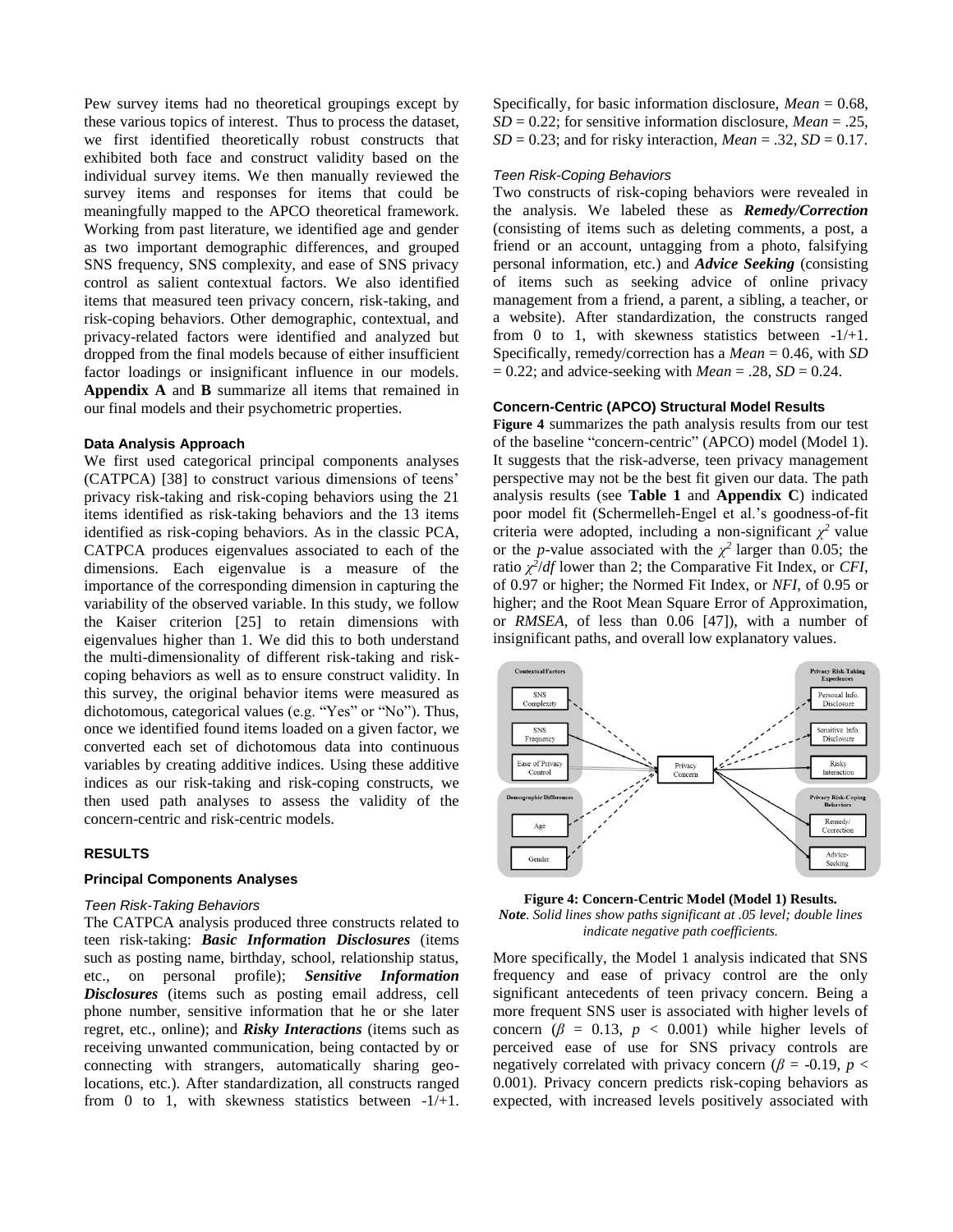both advice seeking  $(\beta = 0.19, p < 0.001)$  and remedy/corrective behaviors ( $\beta$  = 0.18,  $p$  < 0.001). However, privacy concern does not have the expected inverse relationship with respect to any of the risk-taking behaviors. The paths from privacy concern to basic information disclosure and sensitive information disclosure behaviors are both non-significant, while the *positive* relationship between privacy concern to risky interactions  $(\beta = 0.10, p < 0.05)$  is contrary to the hypothesized model.

#### **Risk-Centric Structural Model Results**

A nearly saturated risk-centric model (Model 2) was tested, yielding some indicators of good model fit, yet included a number of insignificant paths (**Appendix D**). Further path analyses were guided by the modification indices and yielded a more parsimonious model containing only statistically significant paths (Model 3). Model 3 (**Figure 5**) was also seen to have good model fit. **Table 1** summarizes the fit statistics across all three models. Model 3 offers the most parsimonious results with acceptable fit indicators. Therefore, the final model results reported in **Figure 5** and discussed below are based on Model 3.



**Figure 5: Risk-Centric Model (Model 3) Results.** *Note: All paths shown are significant at .05 level; double lines indicate negative path coefficients*

|         | $\chi^2$<br>(DF) | NFI   | <b>CFI</b> | <b>RMSEA</b> | $\mathbb{R}^2$<br>(Remedy/<br>Correction) |
|---------|------------------|-------|------------|--------------|-------------------------------------------|
| Model 1 | 448.736          | 0.378 | 0.374      | 0.152        | 0.036                                     |
|         | (31)             |       |            |              |                                           |
| Model 2 | 1.519            | 0.998 | 0.999      | 0.030        | 0.341                                     |
|         | (1)              |       |            |              |                                           |
| Model 3 | 18.882           | 0.974 | 1.000      | 0.000        | 0.330                                     |
|         | (23)             |       |            |              |                                           |

#### **Table 1. Summary of model estimates.**

The relationships in Model 3 imply an escalation trajectory for risk-taking. Specifically, basic information disclosure is positively associated with sensitive information disclosure  $(\beta = 0.22, p < 0.001)$ , which in turn is positively associated

with risky interaction ( $\beta = 0.23$ ,  $p < 0.001$ ). All three types of risk-taking behaviors are positively predicted by SNS complexity (basic information disclosure:  $\beta = 0.20$ ,  $p <$ 0.001; sensitive information disclosure:  $\beta = 0.23$ ,  $p < 0.001$ ; and risky interaction:  $\beta = 0.36$ ,  $p < 0.001$ ) and SNS frequency (basic information disclosure:  $\beta = 0.21$ ,  $p <$ 0.001; sensitive information disclosure:  $\beta = 0.17$ ,  $p < 0.001$ ; and risky interaction:  $\beta = 0.11$ ,  $p < 0.01$ ). Furthermore, basic information disclosure is positively associated with age ( $\beta$  = 0.16,  $p$  < 0.01), whereas risky interaction is significantly associated with gender ( $\beta = 0.11$ ,  $p < 0.01$ ). The level of privacy concern is positively associated with frequency of teens' SNS use ( $\beta$  = 0.14,  $p$  < 0.01) as well as their online risky interaction ( $\beta = 0.10$ ,  $p < 0.05$ ), and is reduced by perceived ease of privacy control ( $\beta$  = -0.18, *p* < 0.001). Finally, similar to the concern-centric model, privacy concern appears to be a significant and positive predictor of both types of risk-coping behaviors. More interestingly, risk-taking behaviors such as sensitive information disclosure ( $\beta$  = 0.14,  $p$  < 0.001) and risky interaction ( $\beta$  = 0.44,  $p$  < 0.001) also are directly associated with remedy/corrective behaviors. Some demographic factors also have demonstrated significant relationships: a gender effect is found such that girls engage more frequently in both types of risk-coping behaviors; and age is negatively associated with advice-seeking.

#### **DISCUSSION**

In this section, we summarize our results, discuss their theoretical implications, and consider opportunities for design. We conclude by pointing to some limitations of our study and areas for future research.

#### **Summary of Results**

We used categorical principal components analyses to identify distinctive dimensions or aspects of teen privacy risk-taking (resulting in three dimensions) and risk-coping behaviors (resulting in two dimensions). We then used structural equation modeling to test the validity of a concern-centric versus a risk-centric theoretical model of teens' online information privacy management. We found that the risk-centric model was a much better fit to our empirical data and that the final model revealed complex relationships between the privacy-related factors.

More specifically, SNS-related contextual factors were significant predictors for all three types of privacy risktaking behaviors; age predicted only basic information disclosure. Both SNS frequency and risky interactions were positively associated with privacy concern, while perceived ease of privacy control appeared as a negative predictor of concern. With respect to privacy risk-coping behaviors, remedy/correction behaviors were positively associated with SNS frequency, sensitive information disclosures, risky interactions, and privacy concern. Privacy concern was also a positive predictor of advice seeking, whereas age was negatively associated with advice seeking behaviors.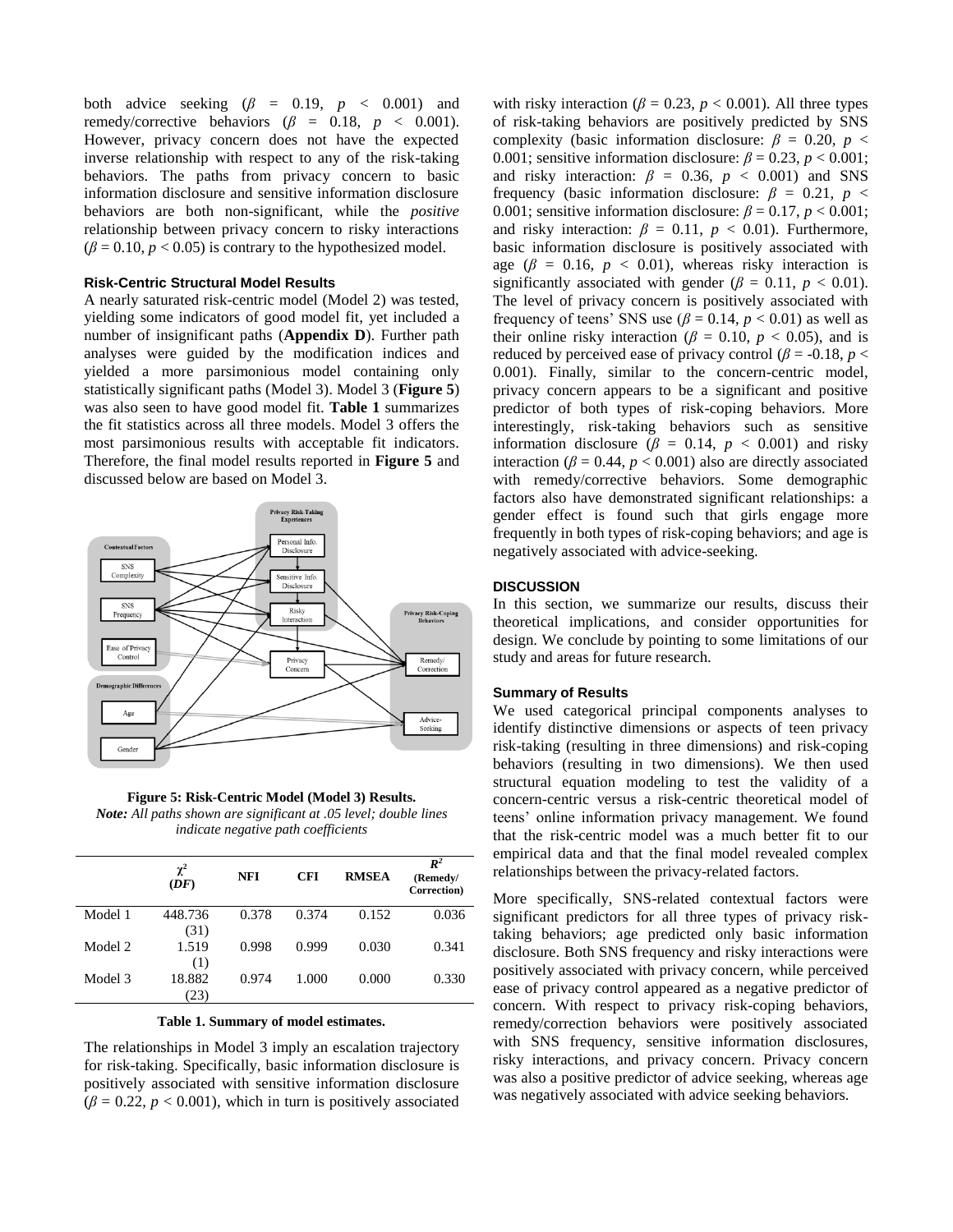#### **Theoretical Implications**

#### *Privacy Behaviors are Multi-dimensional and Inter-related*

Teen risk-taking behaviors emerged as three separate statistical factors, and teen risk-coping behaviors emerged as two additional factors. Furthermore, these different risktaking and risk-coping behaviors functioned very differently than one another in our model. This suggests that different privacy behaviors should be tested in future models, instead of assuming that risk-taking and riskcoping behaviors are one-dimensional.

Our findings also suggest that not all risk-taking behaviors are equally as risky and that there may be a pattern of risk escalation between the three risk-taking factors. We saw accumulative effects of risk-taking behaviors, where lower levels of risk-taking are predictive of higher levels risk (basic information disclosures  $\rightarrow$  sensitive information disclosures  $\rightarrow$  risky interactions). At face value, we would automatically assume that risky interactions are more dangerous than disclosing sensitive information online, which in turn would be more risky than disclosing basic personal information online. Again, logically this makes sense. If a teen shares sensitive information, such as his or her phone number through social media, this would put him or her at higher risk of engaging in potentially dangerous offline interactions with strangers. However, this may not necessarily be true if a teen just shared basic information, such as his or her real name and relationship status.

Our risk-centric model offers statistical evidence of risk escalation, showing that basic information disclosures are positively associated with sensitive information disclosures but not risky interactions, yet showing that sensitive information disclosures are positively associated with risky interactions. Also, only risky interactions are positively associated with heightened teen privacy concerns. It is also noteworthy that basic information disclosures are not significantly related to teen risk-coping behaviors, suggesting that disclosing basic information about oneself online may not be perceived by teens as risky at all.

#### *Teen Privacy Management as Experiential Learning*

Both empirically tested theoretical models suggest that in the case of teens, privacy concern has a direct influence on risk-coping behaviors but not on teens' propensity to take risks. The risk-centric model provides empirical evidence of teens' propensity to first seek risks, and then take corrective actions to protect their online privacy. It makes sense that teens taking more risks also take more remedy/corrective actions to protect their online privacy after-the-fact. Yet, teen privacy concerns are not significantly related to their personal or sensitive information disclosure behaviors. Teens share personal and sensitive information through social media regardless of their concern for privacy. However, when teens report engaging in risky online interactions that they view as regrettable, that behavior is positively associated with their privacy concern.

The most logical explanation for this relationship would be that risky interactions heighten teens' concerns about privacy, not that teens who already experience who already experience higher levels of concern seek more frequent risky interactions online. Furthermore, teens' privacy concern, once elevated, is positively associated with both risk-coping (advice-seeking and remedy/corrective) behaviors. Therefore, when all of these significant relationships are combined, they suggest that teens do care about their online privacy; nonetheless, they are willing to take privacy risks. And, through a process of experiential learning, where risk-taking behaviors contribute to risklearning experiences, teens mitigate these risks later by taking protective actions when they feel their privacy boundaries may have been compromised. This reasoning, in combination with our empirical results, we propose **[Figure 6](#page-8-0)** as a theoretical model for understanding the process of privacy regulation for teens' online privacy management in future research.



<span id="page-8-0"></span>**Figure 6: Theoretical Framework of Teen Online Privacy Management**

#### *Developing Privacy Awareness and Coping Strategies*

Even though information disclosure does not appear to enhance teens' privacy concern, the risk-centric model reveals that disclosing sensitive information is associated with higher likelihood of remedy and corrective behaviors. This relationship indicates that teens perceive risks related to sensitive information disclosures and are more likely to take protective measures to reduce privacy breaches and threats. Risky interactions, on the other hand, appear to exceed teens' comfort level of managing the potential threats by themselves and are, thus, associated with higher levels of privacy concern. Increased privacy concern may, in turn, encourage teens to turn to external resources for guidance and help.

This dynamic relationship between the different types of privacy risks and teens' risk-coping responses lends insight into how teens negotiate their information boundaries. It suggests a developmental process through which teens' awareness and coping mechanisms of information privacy risks are shaped in response to their accumulative risk experiences. If the privacy risks experienced by teens are moderate and manageable, as the inoculation model suggests, they will develop resilience to future privacy risk events. This "risk-as-learning-process" model highlights how today's younger generations who are digital natives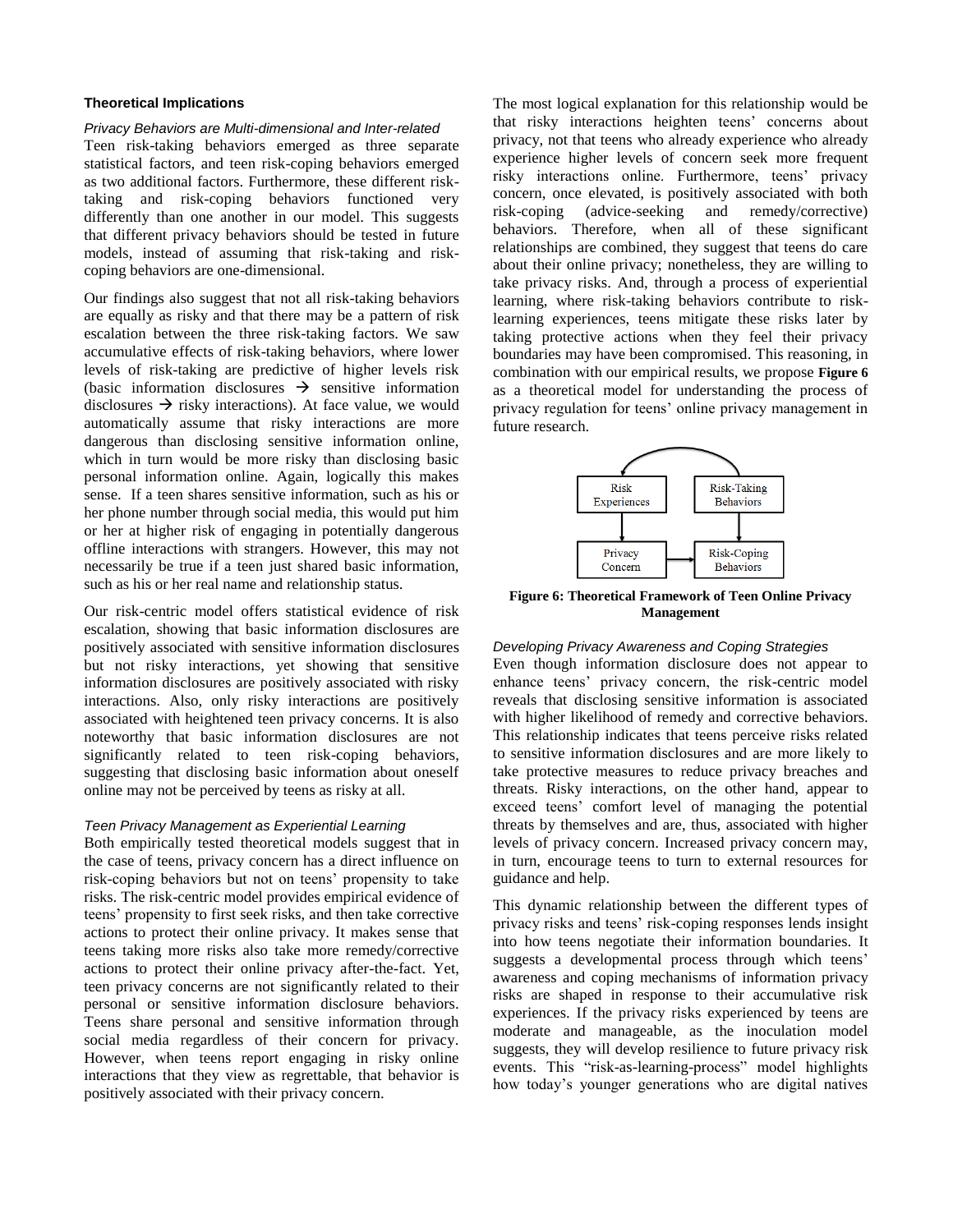form their own risk perceptions and protective strategies from personal experiences with social technologies [37].

It also suggests that teens are, to some extent, capable of identifying the manageable level of risk and adopting different coping strategies accordingly; they will cope with low-level risks by themselves, but they cope with high-level risks using external help systems. This process may be beneficial as it supports proximal development of the teens to allow them to experience and learn and at the same time to protect them from significant harms. In order to assist the identification process, effort should be put to helping teens understand potential and hidden risks, enhancing their awareness of risk invasion and threats, and thereby encouraging them to seek for information and aid when they face privacy risks.

In this sense, the so-called "privacy paradox" [5] may be misleading, at least when it is used to describe the privacy behaviors of this age group. In other words, it is not that their privacy concern fails to moderate their disclosure behaviors; rather, there is a mismatch between their conceptions of risk and the traditional conceptions tied to information disclosure. Therefore, privacy concern is not the effective motivator of risk-coping, but a potential mediating factor underlying the restrictive effect of highly risky behaviors on privacy risk-coping. For this younger generation, risk management should not be equated with *insulation* from risk; instead, we should see exposure to privacy risk and subsequent coping behaviors as an opportunity to influence today's adolescents. With their privacy perceptions and behaviors shaped by the emerging affordances of communication technologies, teens may develop novel ways of evaluating risks in general, and this new outlook and psychology of risk may have significant implications at both personal and societal levels [9].

## **Implications for Design**

Contrasting the concern-centric and risk-centric models, we might infer that, for the generally technology-savvy younger generation, we should explore ways to *enhance risk awareness* in their frequently-used cyberspaces rather than implementing restrictive interventions, so that they can better learn from online privacy risk experiences. For example, design effort and policy-making could focus on mitigation of potential harms in social networking sites, especially those related to social threats, instead of trying to limit teens' SNS use or basic information disclosures. The risk-centric model has implications for designing more effective online security and safety mechanisms for teens. It highlights the importance of educating teenage users about possible privacy risks as they are encountered, and providing opportunities for them to seek help when risks become more dangerous than they can handle on their own. This "learning at the moment of experiencing" is in line with previous literature (e.g., [27]), which suggests embedded training as a more effective practice compared to, for instance, sending separate security emails and

notices that are not specifically attached to a contextualized "learning moment," to educate users about phishing and protect them from such attacks.

The accumulative nature of information privacy risks, and especially the fact that only high-level risks such as risky interactions can lead to heightened privacy concern, indicate the importance of educating teens about the correlative relationship between low-level and high-level risks, including instruction on how disclosing basic information can potentially lead to more severe privacy invasion and harm. Education concerning privacy risk, digital literacy and cybersecurity offered through schools, workshops or online courses (e.g., MOOCs) can effectively increase teens' awareness of less apparent privacy risks and encourage them to seek help from external resources.

Beyond educating teens, SNS service providers might also be proactive in helping teens to autonomously engage with others online, while simultaneously implementing interface features that discourage them from exposing themselves to extreme, imminent risks. For example, natural language processing has been explored as a way to identify cyberbullying on Twitter [12]. Using similar and other (e.g., identifying messages sent from outside of one's network) approaches, SNSs may be able to identify common patterns leading to risky behaviors and alert teen users of these risks before they occur. Doing so may heighten teens' awareness of their own sensitive information disclosures or potentially risky interactions so that they can adjust accordingly.

## **Limitations and Future Research**

We would like to address some of the limitations of our findings that can be leveraged as opportunities for informing future research. First, we used cross-sectional survey data to test the theoretical models of teen online privacy management, and this leads to some ambiguity between antecedents and outcomes. Therefore, future longitudinal and/or interview studies should be conducted to confirm the process-level relationships that we theorize in **[Figure 6](#page-8-0)**. Second, important factors such as trust (in other users and/or in service providers), perceived security, selfefficacy, etc. were not measured in the Pew dataset; therefore, these relationships could not be examined in our models. On one hand, the Pew data set is a strength of our research because it provided a large, nationally representative sample of teens, which is a challenging population to study. On the other hand, our empirical test was constrained by the sample data because we had to construct factors from the items already measured in the survey. While we were able to leverage CATPCA to develop more theoretically and statistically robust factors, we recognize that some of the factors used in our empirical models could have been operationalized with more precision. Future studies would benefit from crafting their own survey instruments in order to pre-validate measures and test additional salient factors.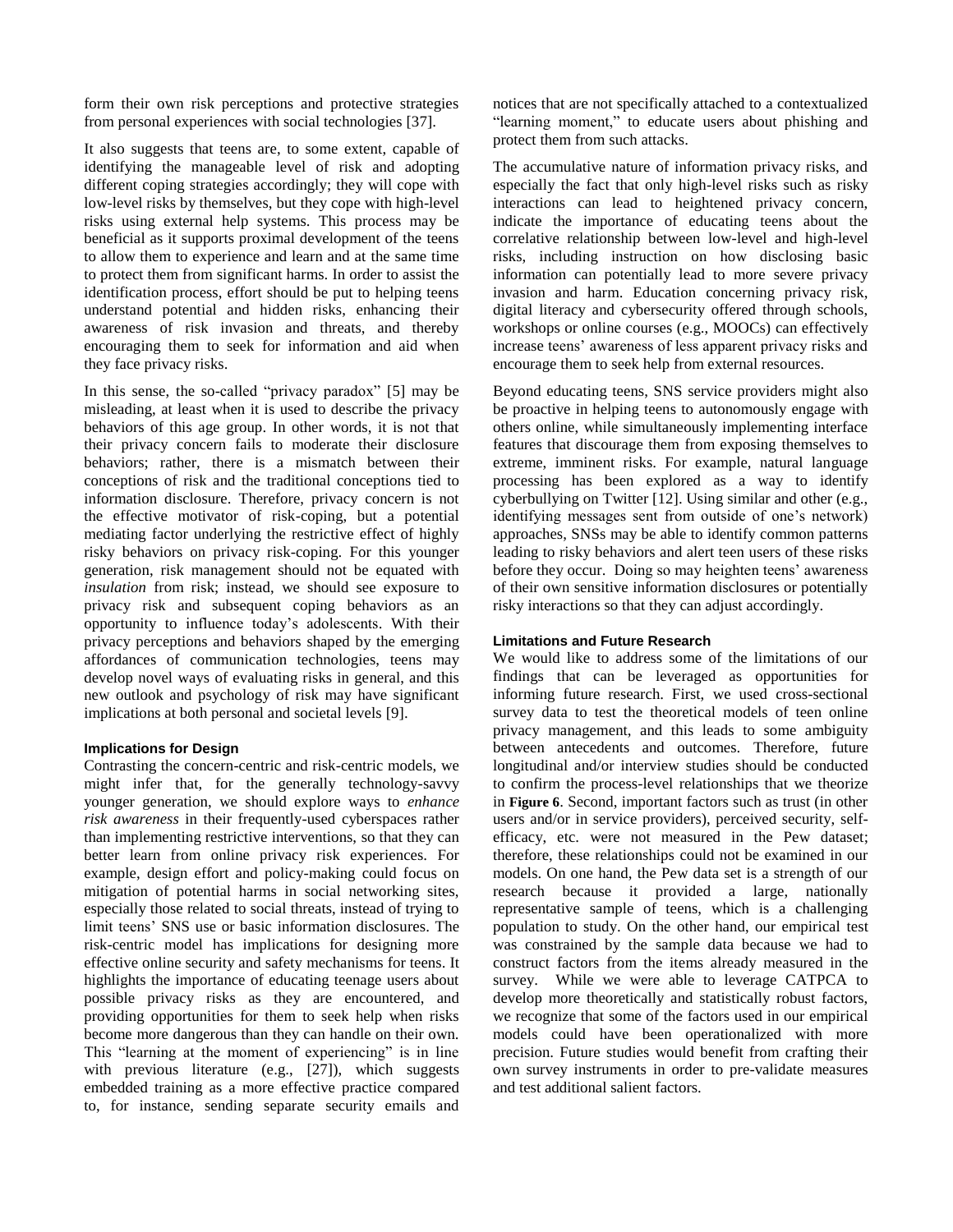Our study suggests that a moderate level of risk experience may serve as a learning opportunity in teens' developing awareness of information privacy risks and the adoption of risk-coping strategies. However, we also note that risks beyond a certain threshold can cause significant harm. Future research is needed to identify the amount and types of risk experiences that teens can be exposed to achieve an optimal amount of learning without privacy harms, or a "zone of proximal development" [58] conceptualized in cognitive development literature, in order to understand the design space and the policy space for what a teen can learn from certain types or levels of risk experiences and when a teen may need external help or guidance.

## **CONCLUSION**

This paper theoretically constructed and empirically compared two theoretical models of teens' online information privacy risks. Using nationally representative data, the study provides a taxonomy of teens' privacy risktaking behaviors and risk-coping behaviors. It further revealed that a concern-centric approach that emphasizes the cognitive reasoning in conceptualizing and managing information privacy risks is less applicable to teenagers than other populations studied; rather, teens develop their risk-coping strategies as direct and indirect responses to their personal experiences of privacy risks. This risk-centric approach offers a "risk-as-learning-opportunity" framework and highlights the importance of rethinking teens' conceptions of risks and strategies to reduce and prevent privacy harms for teens from a developmental perspective.

## **ACKNOWLEDGMENTS**

First, we would like to thank Mary Madden, Senior Researcher at Pew Research Center, who enabled our access to the Pew data set. Also, this research was supported by the U.S. National Science Foundation under grant CNS-1018302. Part of the work of Heng Xu was done while working at the U.S. National Science Foundation. Any opinion, findings, and conclusions or recommendations expressed in this material are those of the authors and do not necessarily reflect the views of the U.S. National Science Foundation.

## **REFERENCES**

- 1. Acquisti, A., & Gross, R. Imagined communities: Awareness, information sharing, and privacy on the Facebook. In *Privacy enhancing technologies*, (2006), 36-58.
- 2. Altman, I. *The Environment and Social Behavior: Privacy, Personal Space, Territory, and Crowding*. Brooks/Cole Publishing, Monterey, CA, 1975.
- 3. Bansal, G., Zahedi, F. and Gefen, D. The impact of personal dispositions on information sensitivity, privacy concern and trust in disclosing health information online. *Decision Support Systems*, *49*, 2 (2010), 138- 150.
- 4. Barkhuus, L. and Dey, A. K. Location-Based Services for Mobile Telephony: a Study of Users' Privacy Concerns. *INTERACT 3*(2003), 702-712.
- 5. Barnes, S. B. *A privacy paradox: Social networking in the United States*, 2006.
- 6. Baumrind, D. A developmental perspective on adolescent risk taking in contemporary America. *New directions for child development*, 37 (1987), 93-125.
- 7. Boldero, J., & Fallon, B. Adolescent help-seeking: What do they get help for and from whom? *Journal of Adolescence*, *18*, 2 (1995), 193-209.
- 8. boyd, d. Why Youth (Heart) Social Network Sites: The Role of Networked Publics in Teenage Social Life In D. Buckingham (ed.) *YOUTH, IDENTITY, AND DIGITAL MEDIA*, *Berkman Center Research Publication No. 2007-16*, (2007).
- 9. Breakwell, G. M. *The psychology of risk* Cambridge University Press, Cambridge, 2007.
- 10.Burgoon, J. K., Parrott, R., Le Poire, B. A., Kelley, D. L., Walther, J. B. and Perry, D. Maintaining and restoring privacy through communication in different types of relationships. *Journal of Social and Personal Relationships*, *6*, 2 (1989), 131-158.
- 11.Chai, S., Bagchi-Sen, S., Morrell, C., Rao, H. R., & Upadhyaya, S. J. Internet and online information privacy: An exploratory study of preteens and early teens. *IEEE Transactions*, *52*, 2 (2009), 167-182.
- 12.Chen, Y., Zhang, L., Michelony, A. and Zhang, Y. 4Is of social bully filtering: identity, inference, influence, and intervention. In *Proc. Proceedings of the 21st ACM international conference on Information and knowledge management*, ACM (2012), 2677-2679.
- 13.Cho, H., & LaRose, R. Privacy issues in Internet surveys. *Social Science Computer Review*, *17*, 4 (1999), 421-434.
- 14.Christofides, E., Muise, A., & Desmarais, S. Information disclosure and control on Facebook: are they two sides of the same coin or two different processes? *CyberPsychology & Behavior*, *12*, 3 (2009), 341-345.
- 15.Cohn, L. D., Macfarlane, S., Yanez, C., & Imai, W. K. Risk-perception: differences between adolescents and adults. *Health Psychology*, *14*, 3 (1995), 217.
- 16.Consumers-Union. *Consumer Reports Poll: Americans Extremely Concerned About Internet Privacy*. 2008, http://www.consumersunion.org/pub/core\_telecom\_and \_utilities/006189.html.
- 17.Debatin, B., Lovejoy, J. P., Horn, A. K., & Hughes, B. N. Facebook and online privacy: Attitudes, behaviors, and unintended consequences. *Journal of Computer Mediated Communication*, *15*, 1 (2009), 83-108.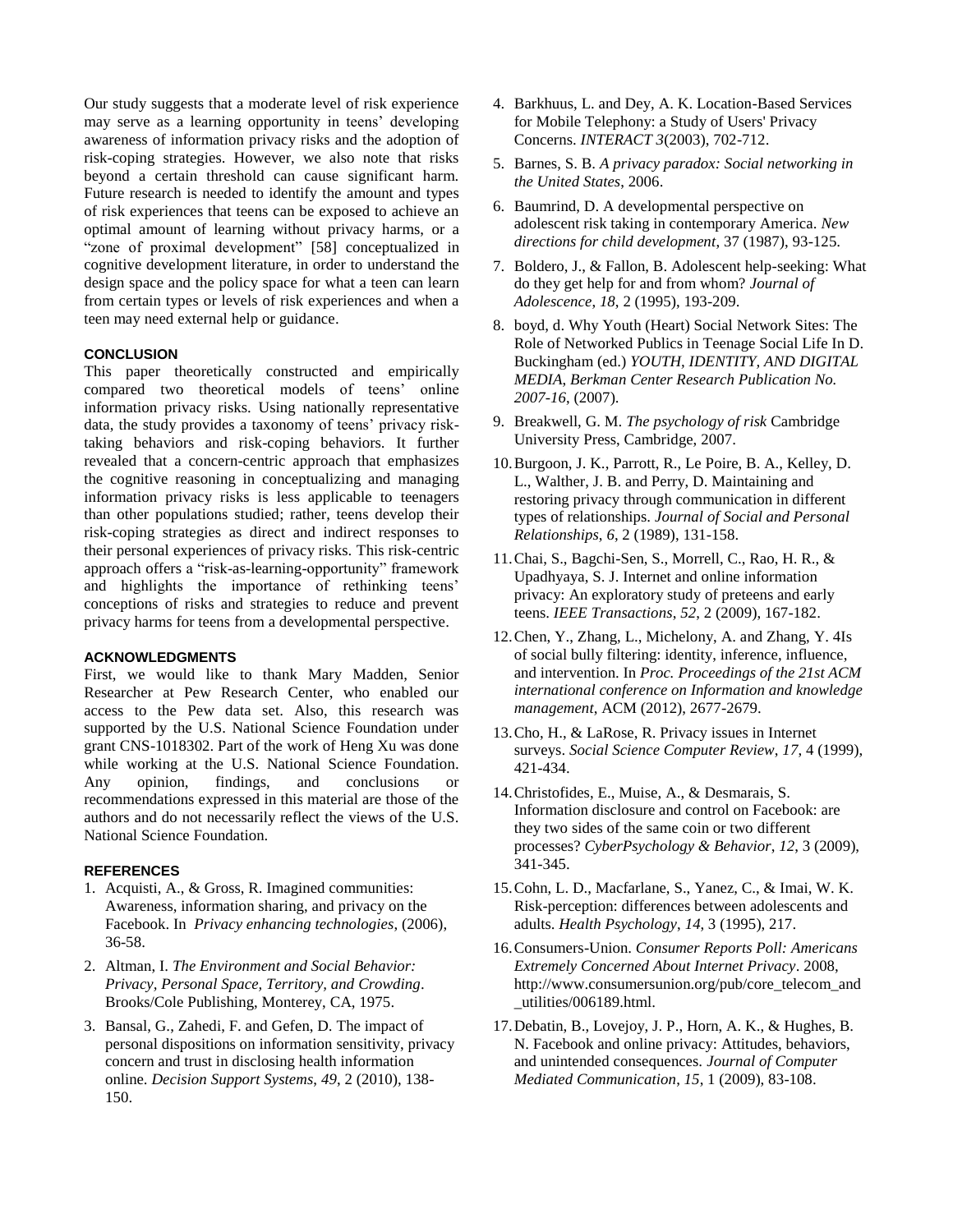18.Dumont, M., & Provost, M. A. Resilience in adolescents: Protective role of social support, coping strategies, self-esteem, and social activities on experience of stress and depression. *Journal of youth and adolescence*, *28*, 3 (1999), 343-363.

- 19.Ellison, N. B., Steinfield, C. and Lampe, C. The benefits of Facebook "friends:" Social capital and college students' use of online social network sites. *Journal of Computer*‐*Mediated Communication*, *12*, 4 (2007), 1143-1168.
- 20.Feng, Y. and Xie, W. Teens' concern for privacy when using social networking sites: An analysis of socialization agents and relationships with privacyprotecting behaviors. *Comput. Hum. Behav.*, *33* (2014), 153-162.
- 21.Goffman, E. *The presentation of self in everyday life*. Anchor, New York, USA, 1959.
- 22.Gould, M. S., Munfakh, J. L. H., Lubell, K., Kleinman, M., & Parker, S. Seeking help from the internet during adolescence. *Journal of the American Academy of Child & Adolescent Psychiatry*, *41*, 10 (2002), 1182-1189.
- 23.Hoy, M. G., & Milne, G. Gender differences in privacyrelated measures for young adult Facebook users. *Journal of Interactive Advertising*, *10*, 2 (2010), 28-45.
- 24.ISTTF. *Enhancing Child Safety and Online Technologies*. Harvard University's Berkman Center for Internet and Society, Internet Safety Technical Task Force, 2008,
- 25.Kaiser, H. F. The Application of Electronic Computers to Factor Analysis. *Educational and Psychological Measurement*, *20*, 1 (April 1, 1960 1960), 141-151.
- 26.Krasnova, H., Günther, O., Spiekermann, S., & Koroleva, K. Privacy concerns and identity in online social networks. *Identity in the Information Society*, *2*, 1 (2009), 39-63.
- 27.Kumaragruru, P., Rhee, Y., Acquisti, A., Cranor, L. F., Hong, J. and Nunge, E. Protecting people from phishing: The design and evaluation of an embedded training email system. In *Proc. SIGCHI Conference on Human Factors in Computing Systems*, ACM (2007), 905-914.
- 28.Laufer, R. S. and Wolfe, M. Privacy as a Concept and a Social Issue: A Multidimensional Developmental Theory. *Journal of Social Issues*, *33*, 3 (1977), 22-42.
- 29.Lenhart, A. and Madden, M. *Teens, Privacy & Online Social Networks, PEW Internet & American Life Project*. 2007, http://www.pewinternet.org/ppf/r/211/report\_display.asp
- 30.Lewis, K., Kaufman, J., & Christakis, N. The taste for privacy: An analysis of college student privacy settings in an online social network. *Journal of Computer Mediated Communication*, *14*, 1 (2008), 79-100.

.

- 31.Livingstone, S. Taking risky opportunities in youthful content creation: Teenagers' use of social networking sites for intimacy, privacy, and self-expression. *New Media & Society*, *10* (2008), 393-411.
- 32.Livingstone, S., i Helsper, E. Gradations in digital inclusion: children, young people and the digital divide. *New Media & Society*, *9*, 4 (2007), 671.
- 33.Livingstone, S., Ólafsson, K. and Staksrud, E. Risky Social Networking Practices Among "Underage" Users: Lessons for Evidence-Based Policy. *Journal of Computer-Mediated Communication*, *18*, 3 (2013), 303- 320.
- 34.Lwin, M. O., Stanaland, A. and Miyazaki, A. Protecting children's privacy online: How parental mediation strategies affect website safeguard effectiveness. *Journal of Retailing*, *4*, 2 (2008), 205–217.
- 35.Madden, M., Cortesi, S., Gasser, U., Lenhart, A. and Duggan, M. *Where Teens Seek Online Privacy Advice*. Pew Research Center's Internet & American Life Project, 2013, http://www.pewinternet.org/2013/08/15/where-teensseek-online-privacy-advice/.
- 36.Madden, M., Lenhart, A., Cortesi, S., Gasser, U., Duggan, M., Smith, A. and Beaton, M. *Teens, Social Media, and Privacy* 2013, http://www.pewinternet.org/Reports/2013/Teens-Social-Media-And-Privacy.aspx.
- 37.Marwick, A. E. and boyd, d. Networked privacy: How teenagers negotiate context in social media. *New Media & Society* (July 21, 2014).
- 38.Meulman, J. J. and Heiser, W. J. *SPSS-Categories*. 2004, http://www.helsinki.fi/~komulain/Tilastokirjat/IBM-SPSS-Categories.pdf.
- 39.Milne, G. R. and Culnan, M. J. Strategies for reducing online privacy risks: Why consumers read (or don't read) online privacy notices. *Journal of Interactive Marketing*, *18*, 3 (2004), 15-29.
- 40.Miyazaki, A. D., & Fernandez, A. Consumer perceptions of privacy and security risks for online shopping. *Journal of Consumer Affairs*, *35*, 1 (2001), 27-44.
- 41.Moscardelli, D. M., & Divine, R. Adolescents' Concern for Privacy When Using the Internet: An Empirical Analysis of Predictors and Relationships With Privacy Protecting Behaviors. *Family and Consumer Sciences Research Journal*, *35*, 3 (2007), 232-252.
- 42.Norberg, P. A., Horne, D. R., & Horne, D. A. The privacy paradox: Personal information disclosure intentions versus behaviors. *Journal of Consumer Affairs*, *41*, 1 (2007), 100-126.
- 43.Nosko, A., Wood, E. and Molema, S. All about me: Disclosure in online social networking profiles: The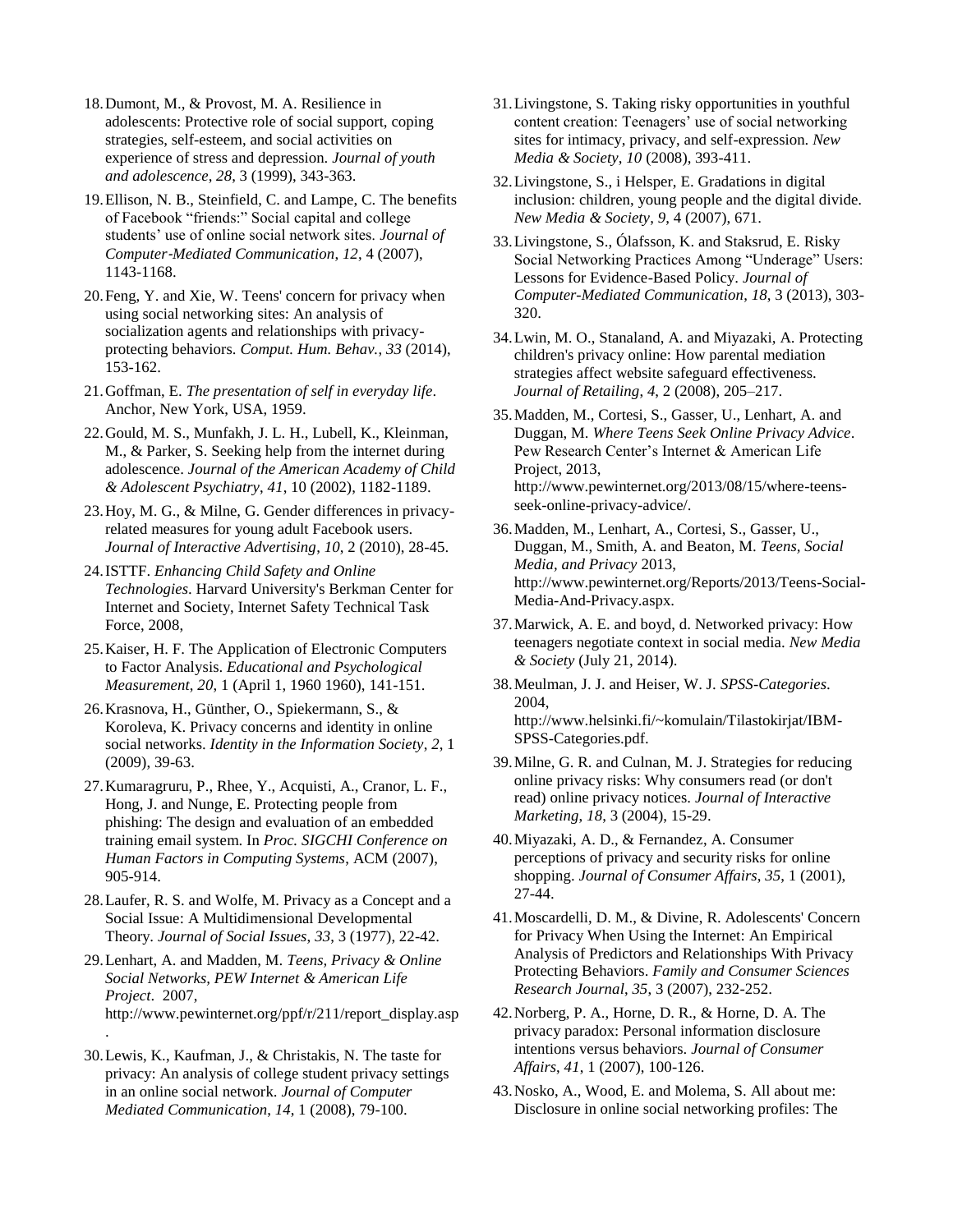case of FACEBOOK. *Computers in Human Behavior*, *26*, 3 (2010), 406-418.

- 44.Palen, L. and Dourish, P. Unpacking "privacy" for a networked world. In *Proc. Proceedings of the SIGCHI conference on Human factors in computing systems*, ACM (2003), 129-136.
- 45.Rachels, J. Why privacy is important. In D. G. J. J. W. Snapper (ed.) *Ethical issues in the use of computers*, (1985), 194-200.
- 46.Schau, H. J. and Gilly, M. C. We are what we post? Self-presentation in personal web space. *Journal of Consumer Research*, *30*, 3 (2003), 385–404.
- 47.Schermelleh-Engel, K., Moosbrugger, H. and Müller, H. Evaluating the fit of structural equation models: Tests of significance and descriptive goodness-of-fit measures. *Methods of psychological research online*, *8*, 2 (2003), 23-74.
- 48.Seiffge-Krenke, I. *Stress, coping, and relationships in adolescence*. Lawrence Erlbaum, Mahwah, NJ, 1995.
- 49.Sheehan, K. B. Toward a typology of Internet users and online privacy concerns. *The Information Society*, *18*, 1 (2002), 21-32.
- 50.Shin, D. H. The effects of trust, security and privacy in social networking: A security-based approach to understand the pattern of adoption. *Interacting with Computers*, *22*, 5 (2010), 428-438.
- 51.Smith, H. J., Dinev, T. and Xu, H. Information Privacy Research: An Interdisciplinary Review. *MIS Quarterly*, *35*, 4 (2011), 989-1015.
- 52.Steinberg, L. Risk taking in adolescence: what changes, and why? *Annals of the New York Academy of Sciences*, *1021*, 1 (2004), 51-58.
- 53.Steinberg, L. A social neuroscience perspective on adolescent risk-taking. *Developmental review*, *28*, 1 (2008), 78-106.
- 54.Stevenson, F. and Zimmerman, M. A. ADOLESCENT RESILIENCE: A Framework for Understanding Healthy Development in the Face of Risk. *Annual Review of Public Health*, *26* (2005), 399-419.
- 55.Tan, X., Qin, L., Kim, Y., & Hsu, J. Impact of privacy concern in social networking web sites. *Internet Research*, *22*, 2 (2012), 211-233.
- 56.Tufekci, Z. Can You See Me Now? Audience and Disclosure Regulation in Online Social Network Sites. *Bulletin of Science, Technology & Society*, *28*, 1 (February 1, 2008 2008), 20-36.
- 57.Utz, S., & Kramer, N. The privacy paradox on social network sites revisited: The role of individual characteristics and group norms. *Cyberpsychology: Journal of Psychosocial Research on Cyberspace*, *3*, 2 (2009).
- 58.Vygostky, L. S. *Mind in Society: The Development of Higher Psychological Processes*. Harvard University Press, Cambridge, Mass, 1978.
- 59.Walther, J. B. Computer-mediated communication: Impersonal, interpersonal, and hyperpersonal interaction. *Communication Research*, *23* (1996), 3-44.
- 60.Wisniewski, P., Xu, H., Rosson, M. B. and Carroll, J. M. Adolescent Online Safety: The "Moral" of the Story. In *Proc. CSCW 2014* (2014).
- 61.Xu, H., Parks, R., Chu, C. H., & Zhang, X. L. Information disclosure and online social networks: From the case of Facebook news feed controversy to a theoretical understanding. In *Proc. AMCIS 2010* (2010).
- 62.Youn, S. Parental influence and teens' attitude toward online privacy protection. *Journal of Consumer Affairs*, *42*, 3 (2008), 362-388.
- 63.Youn, S. Teenagers' perceptions of online privacy and coping behaviors: a risk–benefit appraisal approach. *Journal of Broadcasting & Electronic Media*, *49*, 1 (2005), 86-110.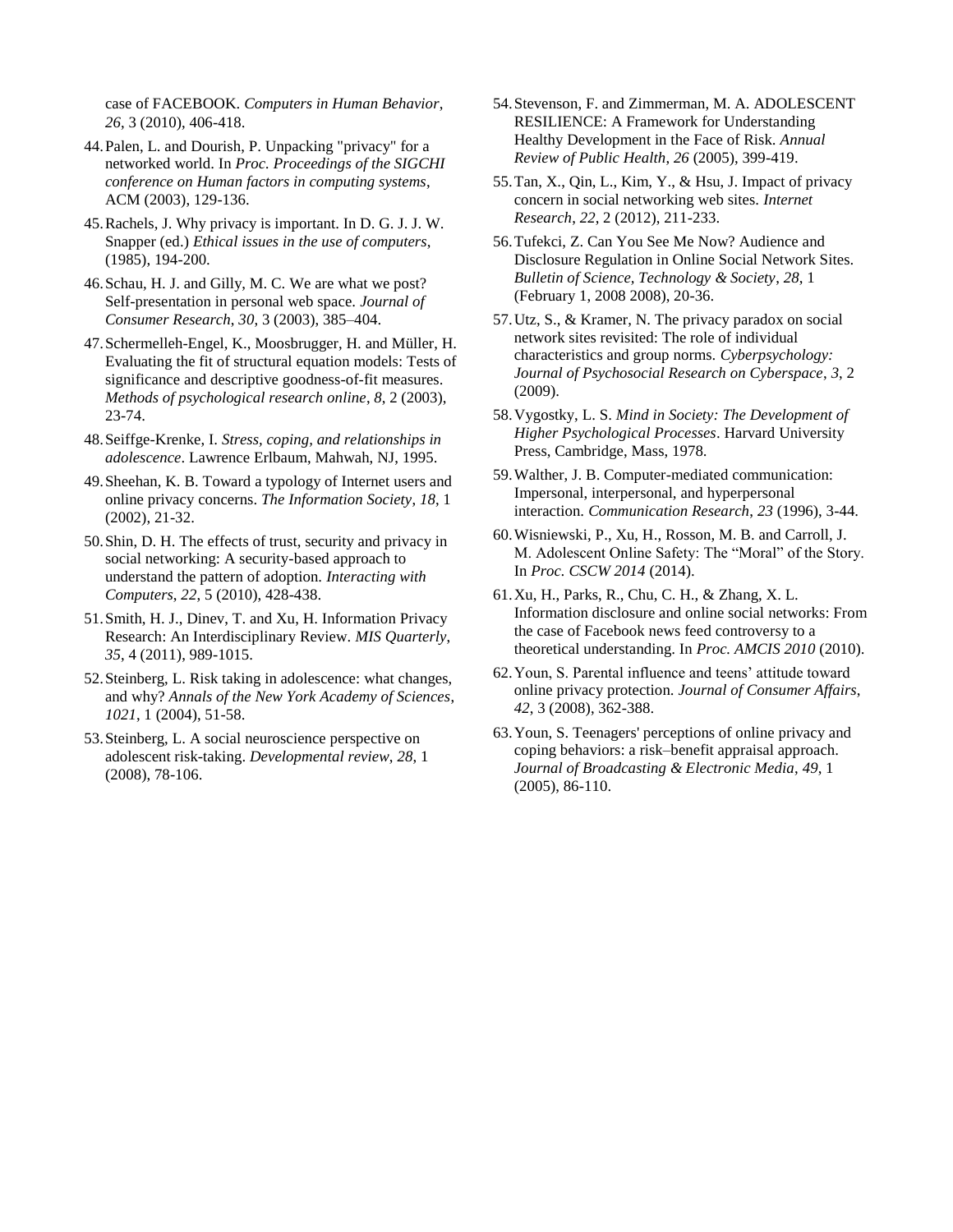# **Appendix A. Categorical Principal Components Analysis Results.**

| <b>Measures of Constructs</b>                                                              | <b>Eigenvalue</b> |
|--------------------------------------------------------------------------------------------|-------------------|
| <b>Information Privacy Risk-Taking Behaviors</b>                                           |                   |
| <b>Basic Information Disclosure</b>                                                        | 2.24              |
| Is your birthdate posted to your profile or account?                                       |                   |
| Is your real name posted to your profile or account?                                       |                   |
| Is your school name posted to your profile or account?                                     |                   |
| Is a photo of yourself posted to your profile or account?                                  |                   |
| Do you ever share photos of yourself online?                                               |                   |
| Is your relationship status posted to your profile or account?                             |                   |
| <b>Risky Interaction</b>                                                                   | 1.55              |
| Have you ever received online advertising that was clearly inappropriate for your age?     |                   |
| Are you friends with or otherwise connected to other people you have never met in          |                   |
| person?                                                                                    |                   |
| Have you ever been contacted online by someone you did not know in a way that made         |                   |
| you feel scared or uncomfortable?                                                          |                   |
| Do you ever post updates, comments, photos or videos that you later regret sharing?        |                   |
| Do you ever set up your profile or account so that it automatically includes your location |                   |
| on your posts?                                                                             |                   |
| <b>Sensitive Information Disclosure</b>                                                    | 1.47              |
| Is your email address posted to your profile or account?                                   |                   |
| Are your interests, such as movies, music, or books you like, posted to your profile or    |                   |
| account?                                                                                   |                   |
| Have you ever shared sensitive information online that later caused a problem for you or   |                   |
| others in your family?                                                                     |                   |
| Is your cell phone number posted to your profile or account?                               |                   |
| Do you ever share videos of yourself online?                                               |                   |
| Are videos of you posted to your profile or account?                                       |                   |
| Have you ever said you were older than you are so you could get onto a website or sign     |                   |
| up for an online account?                                                                  |                   |
| Have you ever posted something online that got you in trouble at school?                   |                   |
| <b>Information Privacy Risk-Coping Behaviors</b>                                           |                   |
| Remedy/Correction                                                                          | 2.66              |
| Do you ever delete people from your network or friends' list?                              |                   |
| Do you ever remove your name from photos that have been tagged to identify you?            |                   |
| Do you ever delete comments that others have made on your profile or account?              |                   |
| Do you ever delete or edit something that you posted in the past?                          |                   |
| Do you ever post fake information like a fake name, age or location to help protect your   |                   |
| privacy?                                                                                   |                   |
| Do you ever share inside jokes or coded messages that only some of your friends would      |                   |
| understand?                                                                                |                   |
| Do you ever block people?                                                                  |                   |
| Do you ever delete or deactivate a profile or account?                                     |                   |
| Advice-Seeking                                                                             | 1.64              |
| Have you ever turned to a friend or peer for advice about how to manage your privacy       |                   |
| online?                                                                                    |                   |
| Have you ever turned to your brother, sister or cousin for advice about how to manage      |                   |
| your privacy online?                                                                       |                   |
| Have you ever turned to your parent for advice about how to manage your privacy            |                   |
| online?                                                                                    |                   |
| Have you ever turned to a teacher for advice about how to manage your privacy online?      |                   |
| Have you ever turned to a website for advice about how to manage your privacy online?      |                   |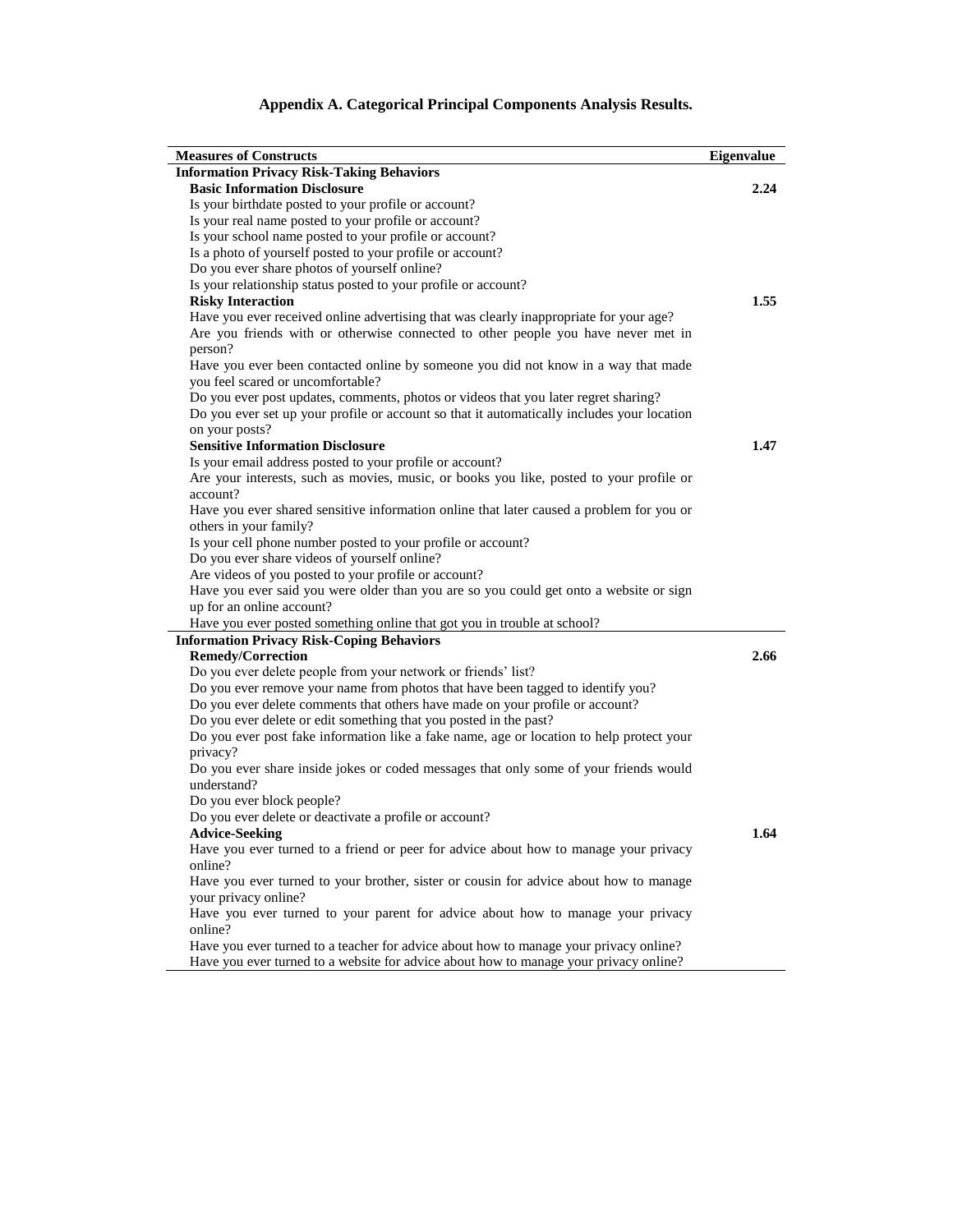## **Appendix B. Measurement of Key Variables in the Models.**

## **SNS Complexity**

Are you friends with or otherwise connected to…?

1. Your parents

- 2. Your brothers or sisters
- 3. Extended family
- 4. Friends at school
- 5. Other friends that don't go to your school
- 6. Teachers or coaches
- 7. Celebrities, musicians or athletes
- 8. Other people you have never met in person

## **Frequency of SNS Use**

About how often do you visit social networking sites? (Reverse-coded)

- 1. Several times a day
- 2. About once a day
- 3. 3 to 5 days a week
- 4. 1 to 2 days a week
- 5. Every few weeks
- 6. Less often

## **Ease of Privacy Control**

Overall, how difficult is it to manage the privacy controls on your Facebook profile?

- 1. Very difficult
- 2. Somewhat difficult
- 3. Not too difficult
- 4. Not difficult at all

## **Privacy Concern**

Thinking again about the social network site that you use most often, how concerned are you, if at all, that some of the information you share on the site might be accessed by third parties without your knowledge? (Reverse-coded)

- 1. Very concerned
- 2. Somewhat concerned
- 3. Not too concerned
- 4. Not at all concerned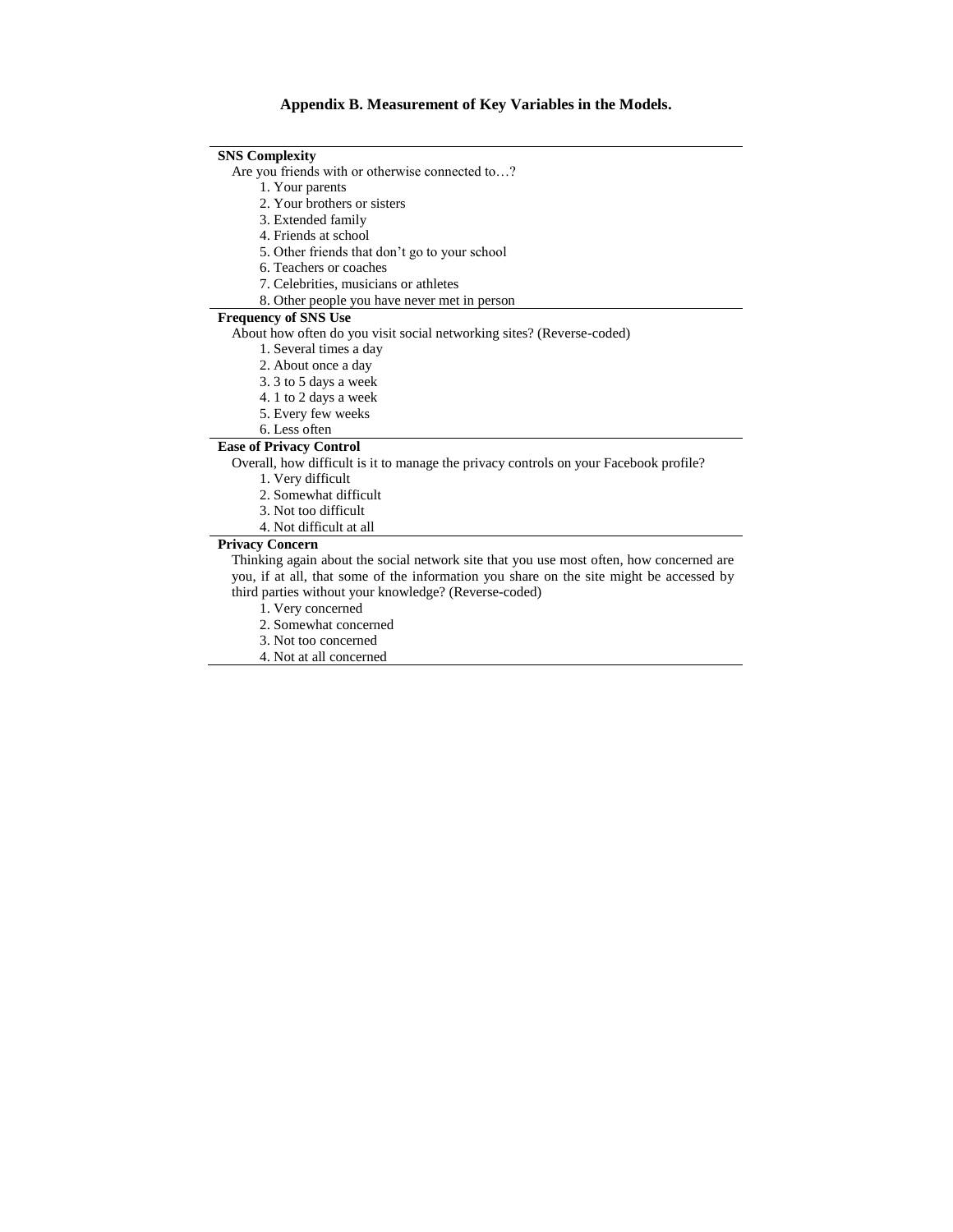| <b>Parameter Estimate</b>                  | <b>Standardized</b> | p     |
|--------------------------------------------|---------------------|-------|
| SNS Complexity $\rightarrow$ Concern       | 0.059               | 0.151 |
| SNS Frequency $\rightarrow$ Concern        | 0.134               | 0.001 |
| Ease of Control $\rightarrow$ Concern      | $-0.187$            | 0.000 |
| $Age \rightarrow$ Concern                  | $-0.004$            | 0.922 |
| Gender $\rightarrow$ Concern               | 0.043               | 0.281 |
| $Concern \rightarrow Basic Disclosure$     | 0.022               | 0.594 |
| $Concern \rightarrow Sensitive Disclosure$ | 0.016               | 0.696 |
| Concern $\rightarrow$ Risky Interaction    | 0.101               | 0.014 |
| Concern $\rightarrow$ Remedy/Correction    | 0.189               | 0.000 |
| Concern $\rightarrow$ Advice-seeking       | 0.180               | 0.000 |

# **Appendix C. Parameter Estimates of Model 1.**